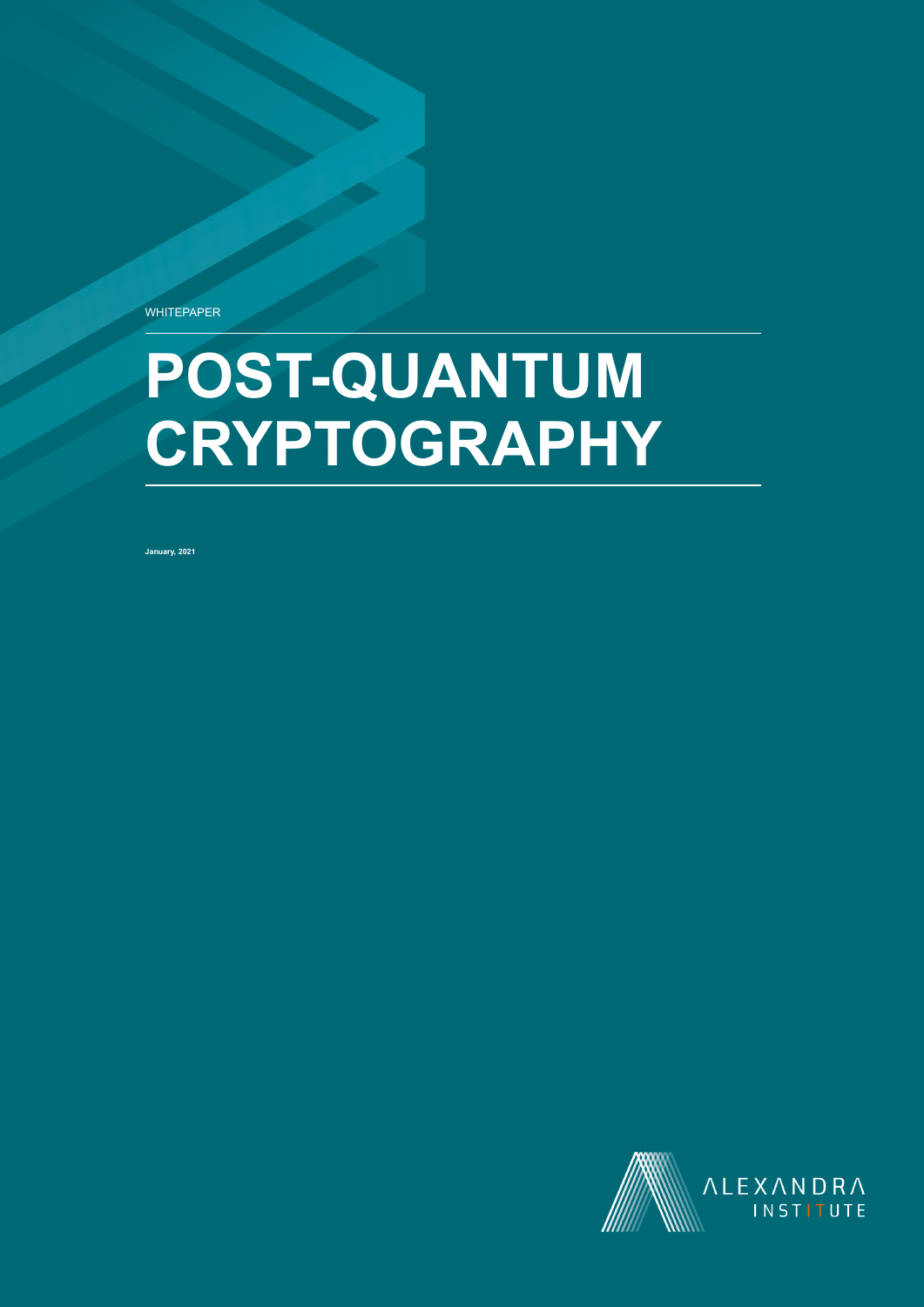**ALEXANDRA INSTITUTE**

# **AUTHORS**

Tore Frederiksen, The Alexandra Institute

Published by

# **THE ALEXANDRA INSTITUTE**

January, 2021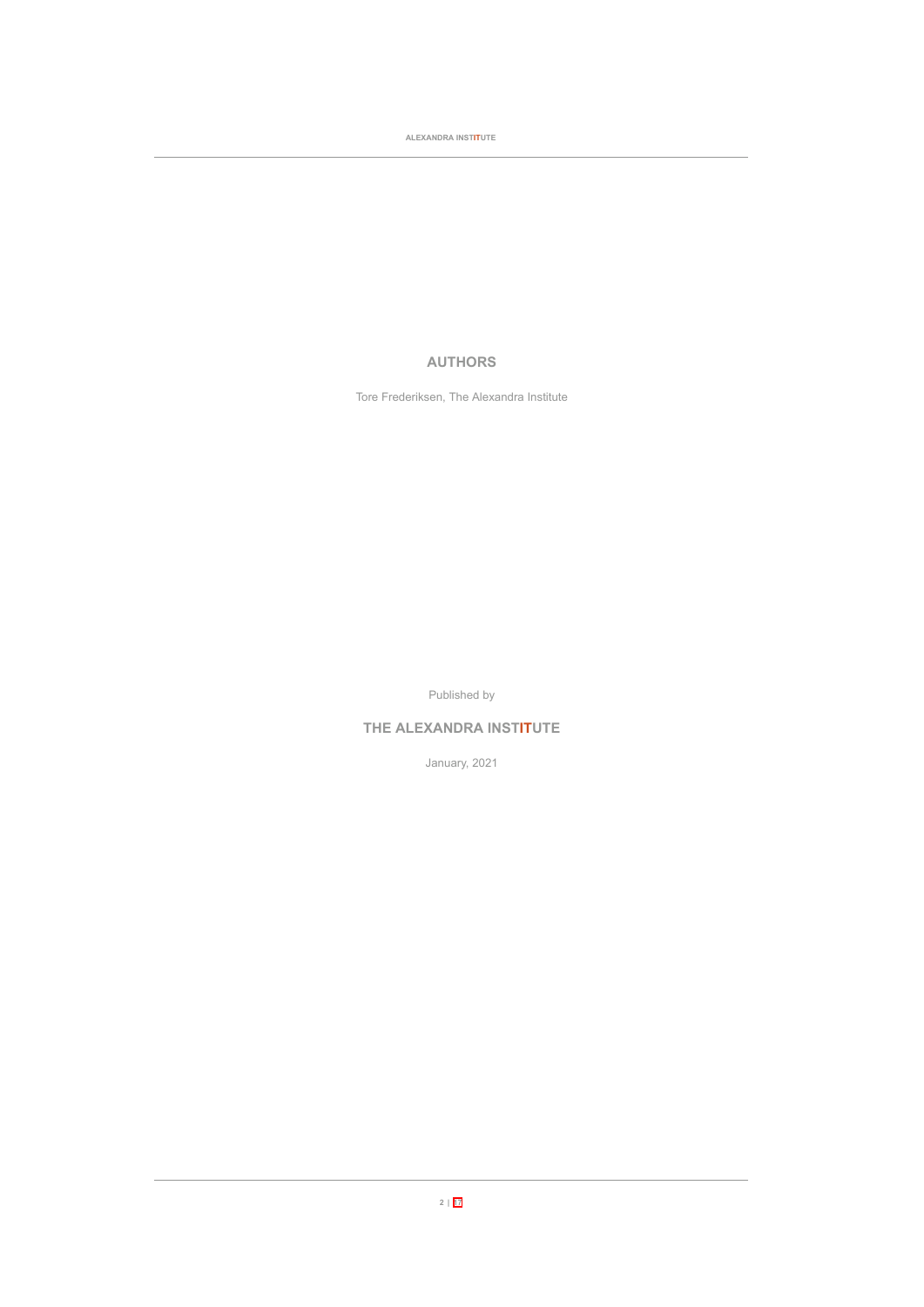# **TABLE OF CONTENTS**

| 1              |       |  |  |  |  |
|----------------|-------|--|--|--|--|
| 1.1            |       |  |  |  |  |
| 1.2            |       |  |  |  |  |
| 1.3            |       |  |  |  |  |
| 1.4            |       |  |  |  |  |
| $\overline{2}$ |       |  |  |  |  |
| 3              |       |  |  |  |  |
| 3.1            |       |  |  |  |  |
| 3.2            |       |  |  |  |  |
| 3.3            |       |  |  |  |  |
| 3.4            |       |  |  |  |  |
| 4              |       |  |  |  |  |
| 4.1            |       |  |  |  |  |
|                | 4.1.1 |  |  |  |  |
|                | 4.1.2 |  |  |  |  |
|                | 4.1.3 |  |  |  |  |
|                | 4.1.4 |  |  |  |  |
| 4.2            |       |  |  |  |  |
|                | 4.2.1 |  |  |  |  |
|                | 4.2.2 |  |  |  |  |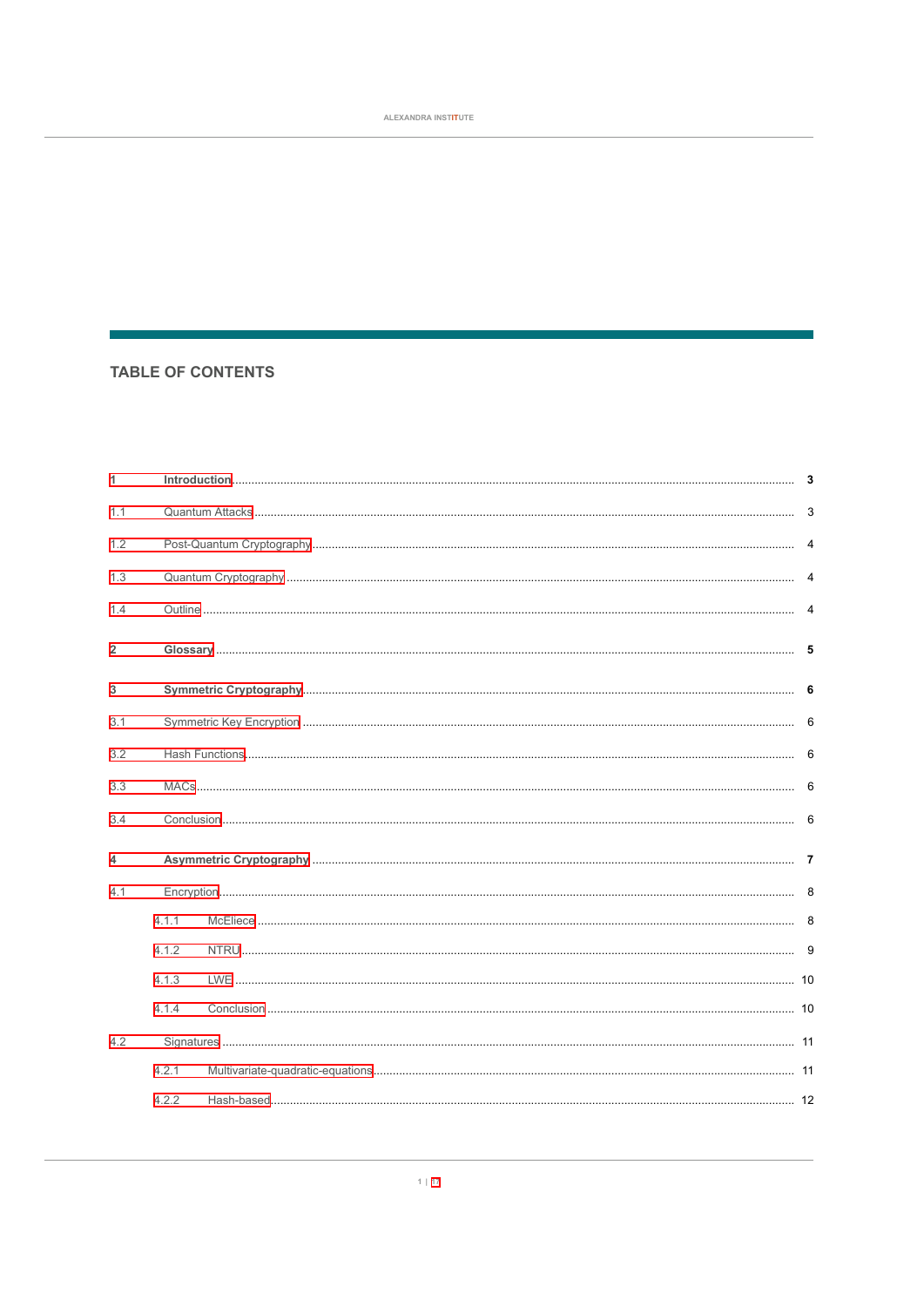|                | 423 |  |  |
|----------------|-----|--|--|
|                | 424 |  |  |
| 4.3            |     |  |  |
| $\overline{5}$ |     |  |  |
| 5.1            |     |  |  |
| 5.2            |     |  |  |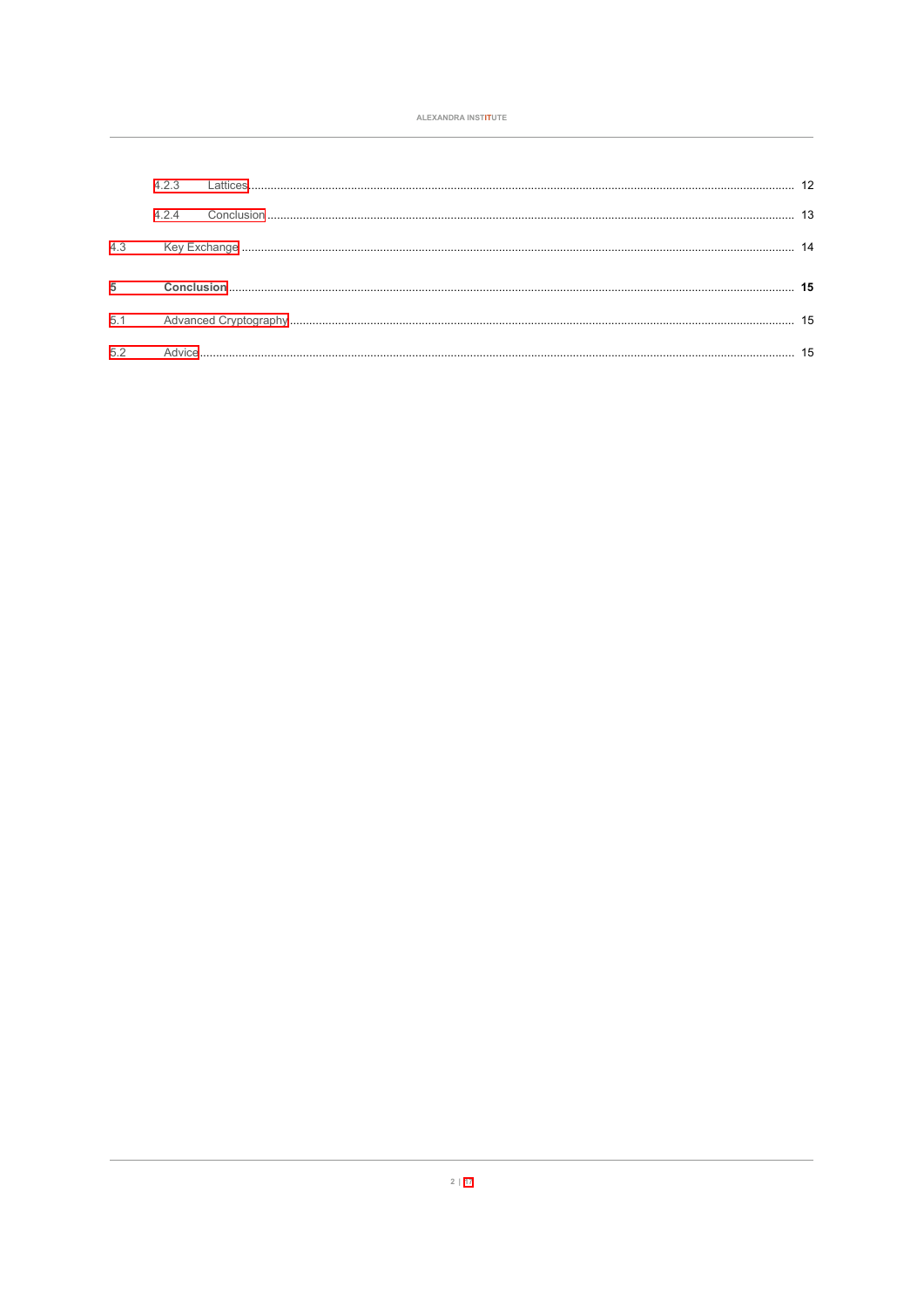# <span id="page-4-0"></span>**1 Introduction**

Our classical notion of nature and computing consists of things happening in a deterministic manner; two plus two is always four. But what if it is mostly four, but once in a while it is three, or maybe five? Regular computation works on bits, which takes the value of either 0 or 1. Two bits are then given as input to a small physical device, a *gate*, which outputs another bit whose value depends on the value of the two input bits. This is always deterministic and can thus be expressed in a *truth table*, such as in Figure [1](#page-4-2). However, with the advent of quantum theory, our understanding of the

|   | R |   |
|---|---|---|
| 0 | 0 | 0 |
| 0 |   | 0 |
|   | ი | 0 |
|   |   |   |

<span id="page-4-2"></span>Figure 1: Truth table for a classical AND gate.

universe in general went from it being deterministic to it being probabilistic; shaped by probability functions. It wasn't until the 1980's that this model of the physical world carried into the world of computation with the field of *quantum informatics*. In this worldview we do not have bits but *qubits*, which take a value of 0 with some probability and a value of 1 with some other probability. Quantum gates then take a list of qubits as input and return a list of qubits as output. This has led to a completely different way of thinking as the probabilities of the different qubits can be entangled with each other through the quantum gates. This leads to a quite different model of computation, and it turns out that there are certain problems that can be solved efficiently on a quantum computer, which currently take a very long time to solve on a classical computer. Even so, it has not been proven whether the quantum computer is inherently more powerful than the classical one, or if we simply have had an easier time coming up with algorithms in the quantum model, which have yet to be discovered counterparts in the classical model.

One might think that the problems we *know* how to solve efficiently on a quantum computer, but don't *know* how to do efficiently on a classical one, are only of theoretical interest. Unfortunately, that is not the case. Many of these problems are directly linked to the problems whose hardness we rely on for security in many cryptographic schemes. In particular, this means that there are schemes, for example RSA or ElGamal, that can be broken quickly on a quantum computer.

<span id="page-4-1"></span>Fortunately, quantum computers are currently only able to handle a two-digit amount of qubits and so keys of hundreds or thousands of bits are still safe. However, research moves quickly, so it is likely that it won't be too long before the schemes we rely on today fall victim to the quantum computer.

# **1.1 Quantum Attacks**

The area of cryptography which has suffered the most under the quantum computer is asymmetric cryptography, such as RSA and ElGamal, along with Diffie-Hellman key exchange (both standard and the elliptic curve approach). Still, symmetric key cryptography and hash functions are not free from issues with quantum computers in the world. Two algorithms are to blame for classical cryptography's problems. These are Shor's algorithm [\[47\]](#page-21-0) and Grover's algorithm[[22\]](#page-20-0).

Shor's algorithm allows a quantum computer to solve the discrete algorithm *and* the factorization problem efficiently. Thus, popular schemes such as RSA, DSA, ElGamal, and Diffie-Hellman key exchange become broken as soon as quantum computers are able to handle a few thousand qubits.

Grover's algorithm on the other hand, is very general and works in many settings. Basically, it greatly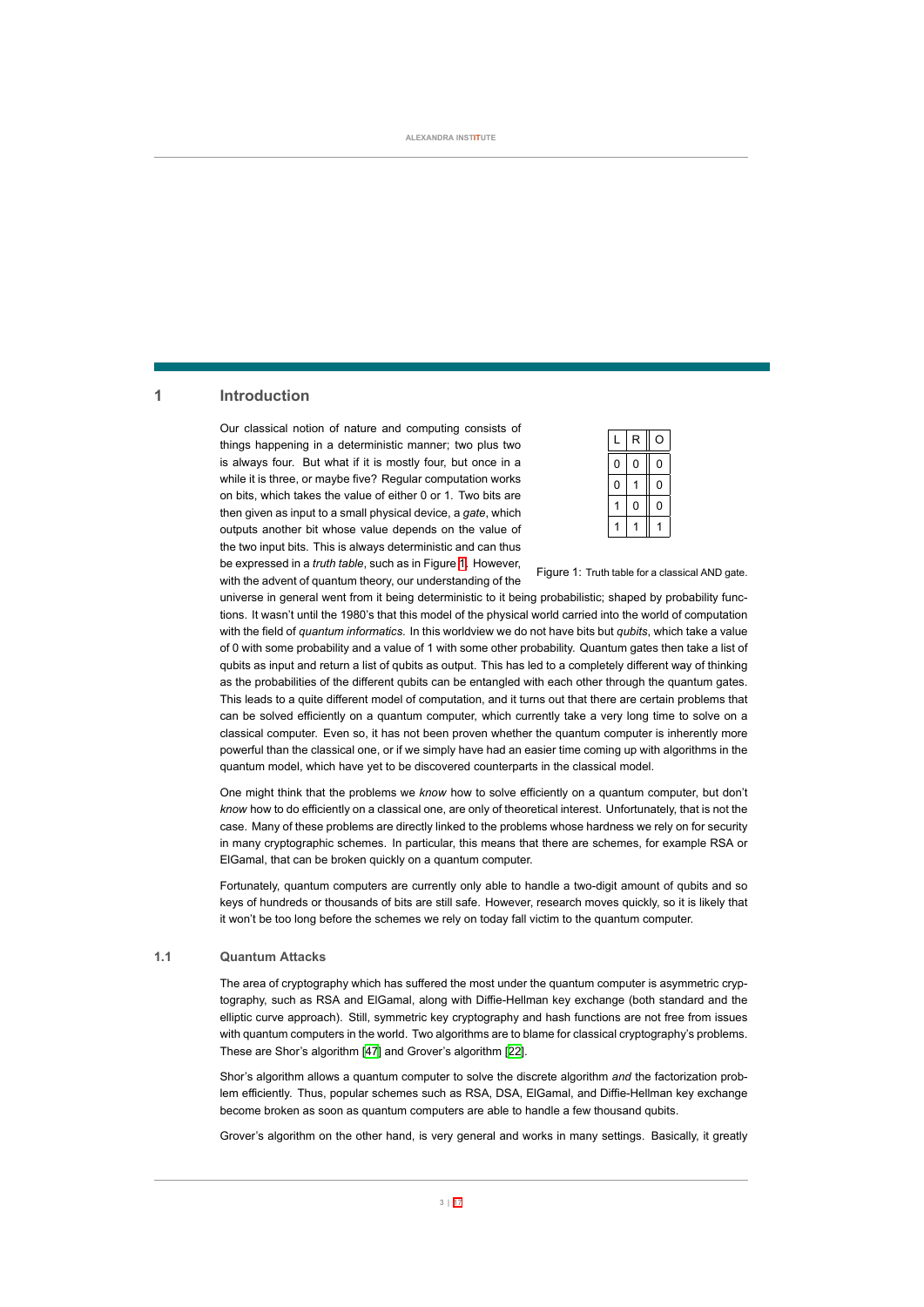reduces the time it takes to do a brute-force search. For symmetric cryptography it concretely means that we must double key lengths to keep our current level of security in the post-quantum world. Thus, if we are currently satisfied with the security offered by a *κ* bit key against a classical computer, then we will get similar security against a quantum computer if we use a 2*κ* bit key. However, it should be noted that Grover's algorithm cannot be parallelized (unlike a classical brute-force search) so that each iteration of Grover's algorithm *must* finish before the next iteration can start.

<span id="page-5-0"></span>It is also worth noting that there is an area of cryptography where we are *guaranteed* that quantum computers won't have any advantage. That is the area of *information theoretic cryptography*, such as the one-time-pad.

# **1.2 Post-Quantum Cryptography**

The academic (and even commercial space<sup>1</sup>) has not taken the threat of quantum computers lightly, and a lot of work has been carried out to develop schemes conjectured to be secure against attacks of quantum computers. Most of these schemes are based on lattices. However, some schemes have also been made based on traditional hash functions, multivariate quadratic equations and isogeny of elliptic curves.

Furthermore, even government agencies are starting to take the quantum threat seriously. In particular standardization work is actively being carried out by NIST for post-quantum algorithms<sup>2</sup> and we strongly recommend taking this standardization work into account when selecting post-quantum schemes. The third and final elimination round was carried out during the spring/summer of 2020, and will be followed by draft standards in 2022.

NIST is not the only standardization organization looking into post-quantum cryptography. ISO also has a couple of liaisons in the European post-quantum project PQCRYPTO<sup>3</sup>, although no direct ISO standardization process has started yet. Furthermore, the European Telecommunication Standards Institute (ETSI)<sup>4</sup> has released a surveying different post-quantum schemes that they deem *may* be suitable for standardization [\[20\]](#page-19-0) and have several working groups looking at post-quantum security.

# **1.3 Quantum Cryptography**

<span id="page-5-1"></span>The special properties of the quantum computer is not only a curse for cryptographers, but also a blessing. The unique quantum-based model has led to the development of some interesting cryptographic schemes with features, such as tamper detections, which are not normally possible to achieve to the same extent in the classical setting. This field is known as *quantum cryptography* and thus distinguishes itself from post-quantum cryptography by requiring quantum mechanics in the schemes themselves, whereas post-quantum cryptography runs on classical computers but tries to thwart attacks made by quantum computers.

#### **1.4 Outline**

<span id="page-5-2"></span>In the following sections we go through the different cryptographic primitives in use today in the commercial setting, and discuss how they can be made post-quantum secure or what the best post-quantum secure alternatives are. We do this in two sections; one considering *symmetric* cryptography and another considering *asymmetric* cryptography. The symmetric cryptography section looks into what we can do under the assumption that *one-way* functions exist. That is, we assume there exist functions which are easy to compute, but hard to inverse. This is sufficient to cover symmetric encryptions, Message Authentication Codes (MACs) and hash functions. The asymmetric cryptography section adds the assumption that *trapdoor* oneway functions exist (based on number theoretic assumptions). This means that we assume it is possible to construct a one-way function with an auxiliary piece of information, the trapdoor, making it possible to inverse the function. This section covers public key encryption, signature schemes and key exchange.

<span id="page-5-3"></span><sup>1</sup>See, for example <www.ntru.com>.

<sup>&</sup>lt;sup>2</sup>https://csrc.nist.gov/projects/post-quantum-cryptography

<sup>3</sup><https://www.iso.org/organization/5984715.html>

<sup>&</sup>lt;sup>4</sup>https://www.etsi.org/technologies/quantum-safe-cryptography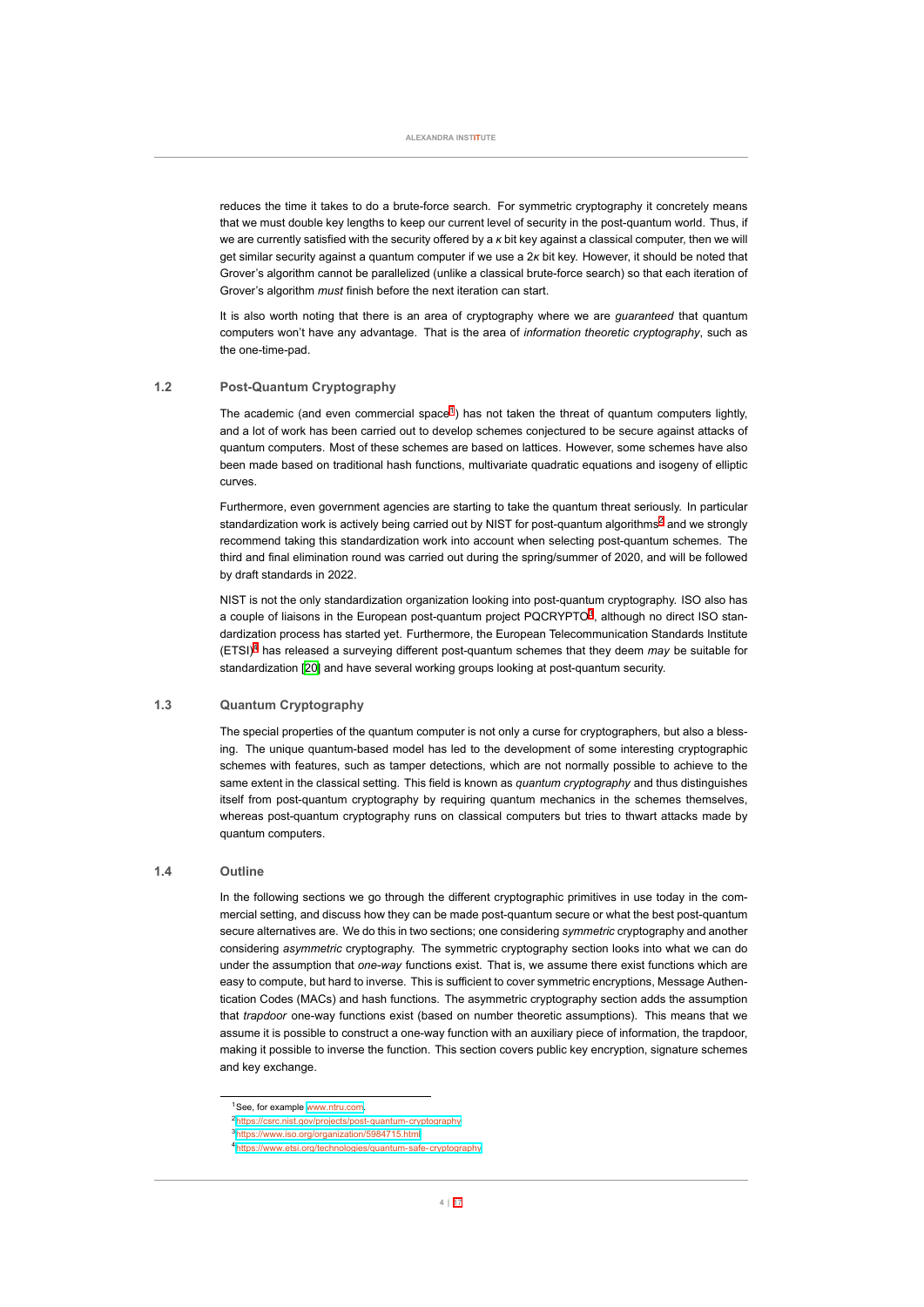# **2 Glossary**

- **Assumption:** In the cryptographic sense, an assumption is a mathematical problem, or property, believed to hold, but which has not been formally proven to hold. We wish assumptions to be as weak as possible (meaning that they are easy to believe and have a lot of credence).
- **CCA:** Chosen Ciphertext Attack. A standard and strong definition of security of public key encryption.
- Forward Secrecy: The compromise of a long-term secret key does not compromise previous sessions where this key was used.
- LWE: The Learning With Errors. A problem which many lattice-based constructions reduce to. The problem is conjectured to be hard to solve using a quantum computer.
- **Sidechannel attack:** An attack of a cryptographic scheme based on observing the execution of an implementation, rather than by trying to break it based on weaknesses in the scheme itself.
- <span id="page-6-0"></span>**Timing attack:** An specific type of side-channel attack leveraging that the execution of a certain operation depends on the value of the (secret) input to this operation.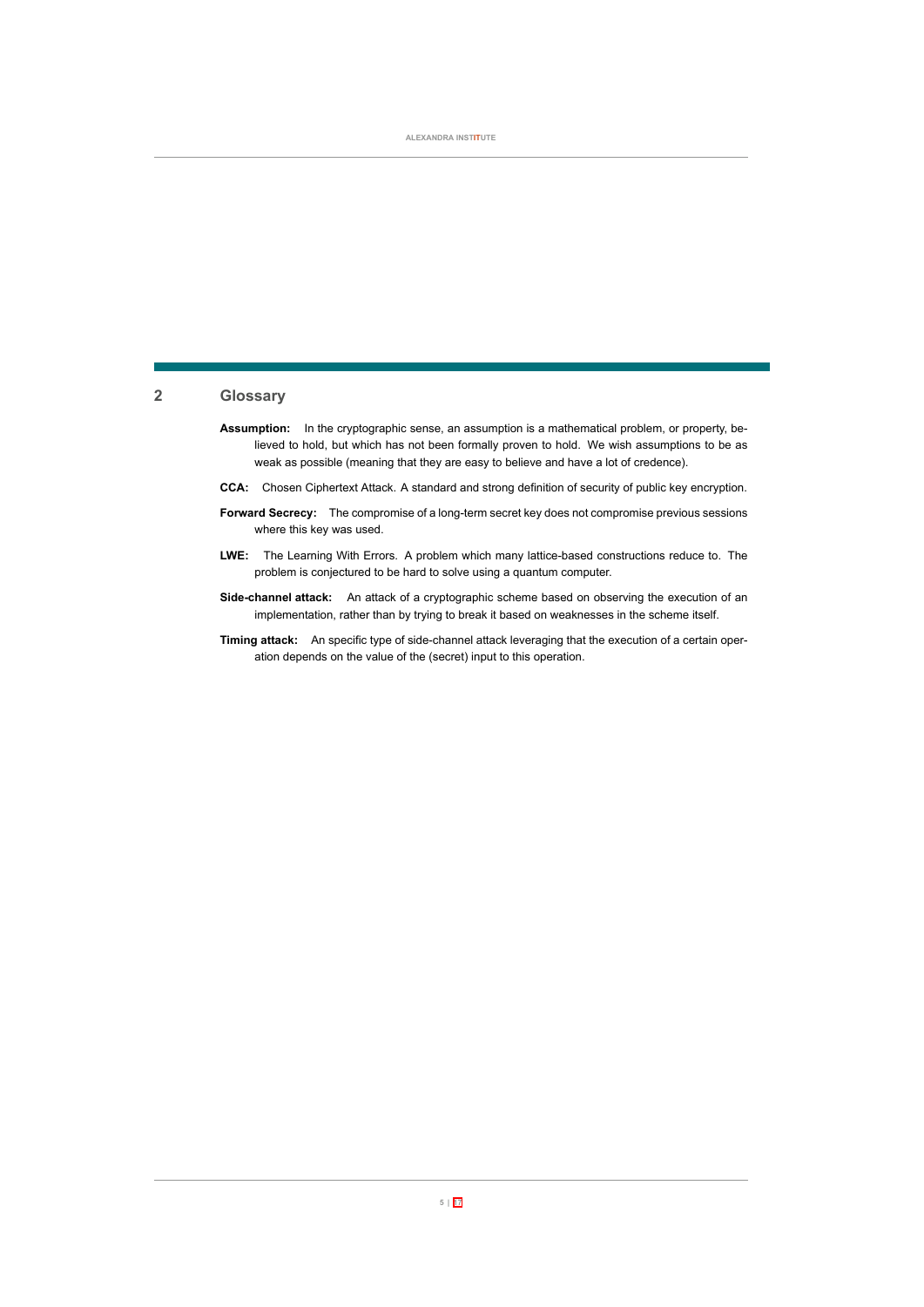# **3 Symmetric Cryptography**

# **3.1 Symmetric Key Encryption**

<span id="page-7-1"></span><span id="page-7-0"></span>Both block ciphers and stream ciphers are affected by Grover's algorithm. Thus we recommend doubling the of keysize over what is acceptable to thwart classical attacks in order to gain conjectured security against quantum computers.

# **3.2 Hash Functions**

If we consider the standard requirements of hash functions, i.e. hard to find a preimage, hard to find a second preimage and hard to find a collision, then we have the same case as for symmetric encryption schemes and must double the key length. There are, however, a few caveats. It has been shown that quantum attacks for breaking collision resistance can be improved slightly over Grover's algorithm. More concretely it is required to increase the digest size by an order of 2.5[[12](#page-19-1)], rather than 2 (as for the symmetric schemes). An older result shows that the increase must rather be a factor 3 [\[11](#page-19-2)]. However, this is illusionary as it assumes an unrealistically large quantum memory of the adversary. Still, because this is an active area of research, where improvements are continuously found, it might be a good idea to err on the side of caution and increase digest length by a factor 3 as a minimum.

# **3.3 MACs**

<span id="page-7-2"></span>A MAC is the secret key equivalent of a digital signature, meaning that the same key is used for both signing and verification. Such schemes can for example be based on block ciphers (CBC-MAC) or hash functions (HMAC). For such constructions we note that, in the worst case, one needs to increase key lengths by the same factor as their underlying primitives. We say at worst, since finding a collision on the underlying hash function does not necessarily mean that HMAC can be broken.

# **3.4 Conclusion**

<span id="page-7-3"></span>The recommendations in this section are first of all based on the currently best known quantum attacks and do not consider the stronger setting where the adversary holds some auxiliary quantum information it can use in its attack. In such attacks, where the adversary can query an oracle in some maliciously chosen quantum state, it turns out that many modes of operation for MAC schemes can be broken easily[[27](#page-20-1)].

Furthermore, it turns out that there are problems, relevant to symmetric cryptography, that can be solved efficiently using a quantum computer[[32](#page-20-2)]. However, it is not clear how to use these to perform general and efficient attacks on symmetric encryptions or hash functions. Still, in time they may be developed into algorithms giving significantly better attacks than simply brute-force.

<span id="page-7-4"></span>If one is willing to assume that an adversary can access *classically* encrypted values or digests then everything suggests that increasing the security parameter with a constant factor will be sufficient to thwart attacks. Currently this factor is 2, except for finding hash collisions where it is 2.5.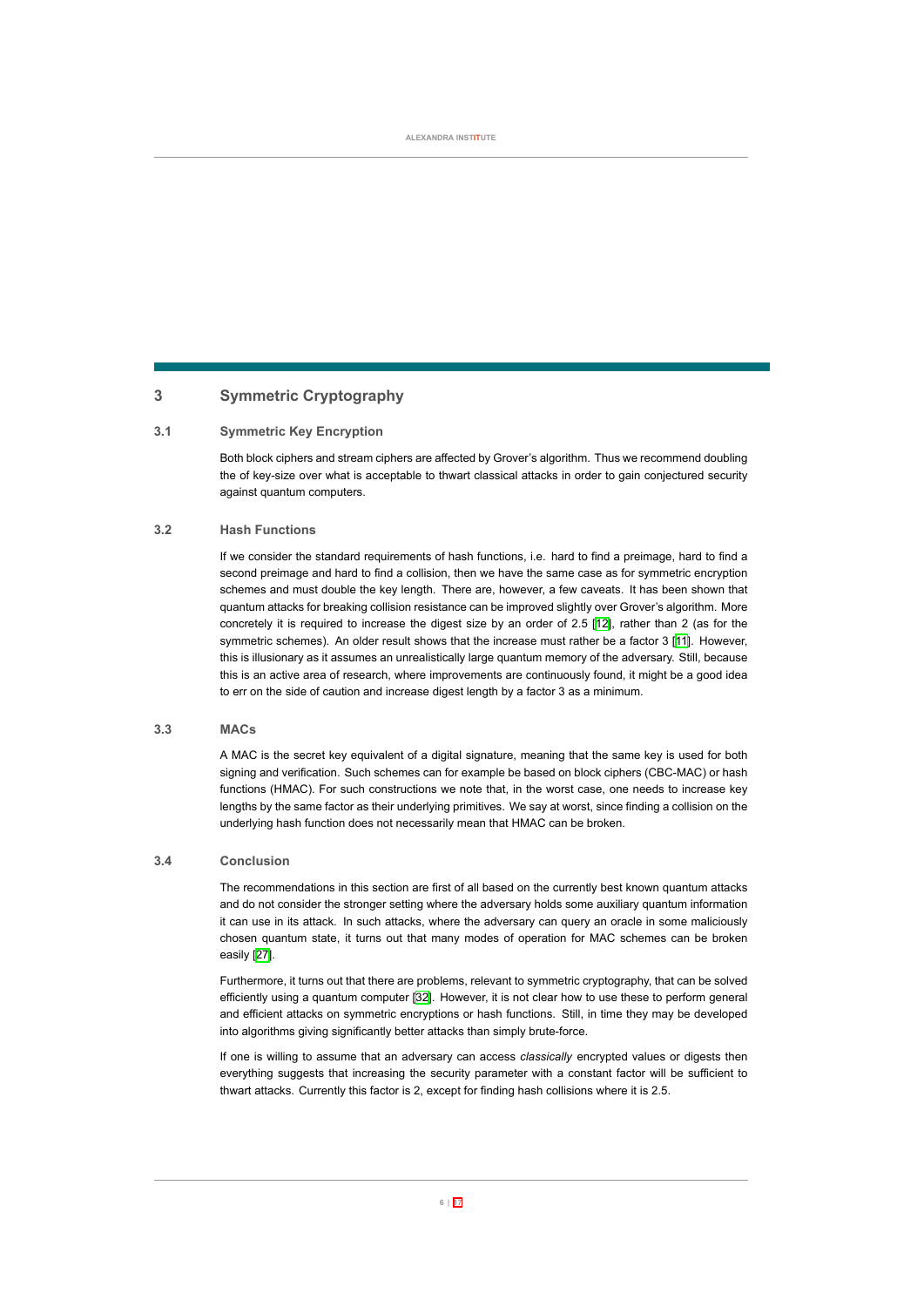# **4 Asymmetric Cryptography**

Shor's algorithm [\[47](#page-21-0)] showed that using a quantum computer, one can easily factor a large integer into its prime components. He likewise showed that computing the discrete logarithm could be done efficiently as well. This result makes basically all public key encryption schemes, digital signature schemes and key exchange algorithms in use today vulnerable to quantum attacks, including but not limited to RSA, ElGamal, (EC)DSA, and Diffie-Hellman.

We note that many of the post-quantum schemes we suggest below will have "large" key sizes, by which we mean that they will be greater than the key size of the schemes in use today. As a concrete reference we note that RSA and ElGamal only use a few kilobytes for both public and private keys, along with ciphertexts. For schemes based on elliptic curves, it might be less than a single kilobyte.

**Post-quantum Assumptions.** There are several different types of assumptions which post-quantum cryptography can be based on. Not all of which will be used in schemes suggested here. Most systems we suggest in the following will be based on a mathematical structure known as lattice. It is the most pervasively used family of structures that post-quantum cryptography can be based on. However, there is not one clear lattice assumption that will fit everything, so here we go through a bit of background in regard to security and the assumptions lattice cryptography relies on.

At the very high level, a lattice is a mathematical group which is represented by a multi-dimensional grid. Thus an element in this group is a point in the lattice (grid). A lattice can thus be expressed as a a set of vectors of certain dimensions representing the base of this gird. More specifically, one might think of it as an integer matrix. Most schemes based on lattices rely on the hardness of (some variant of) the *Learning With Errors* (LWE) problem, which becomes increasingly hard when the lattice requires many basis vectors in high dimensions. This is a very interesting problem since it has been shown [\[46\]](#page-21-1) to have a *worst case to average case reduction*. This means that any randomly picked instance of this problem is as hard to solve as the hardest instances of the problem. This is indeed a very positive feature to have in a cryptographic problem as it means that there are no bad random instances. Unfortunately, schemes based on LWE require large keys and are a bit slow. Work has therefore been carried out using other lattice assumptions. Some of these relate to LWE, in that the overall problem is the same, but with some different structures. This is for example the case for the Ring-LWE problem, which is based on a type of lattice known as ideal. These contain more structure than "standard" lattices and thus *may* open up for more attacks.

Lattices and assumptions "in between" the Ring-LWE and general LWE are based on Module-LWE. This is a generalization of Ring-LWE and places itself between Ring-LWE and general LWE and is thus more desirable than Ring-LWE. Finally, we have non-standard lattice assumptions such as the NTRU assumption. This assumption is tightly bound to specific schemes and does not have a reduction to a standard problem.

For convenience, we relate the assumptions by inequality on desirability: LWE  $\geq$  Modulo-LWE  $\geq$  Ring-LWE ≥ NTRU. We note that equality in this hierarchy means that one thing might not *necessarily* be better than the other. Still, the hierarchy is based on a theoretical view of what we currently know. Thus LWE is more desirable than Modulo-LWE, but they are both more desirable than Ring-LWE and NTRU. It should come as no surprise that the more desirable the assumption, the slower the scheme, and the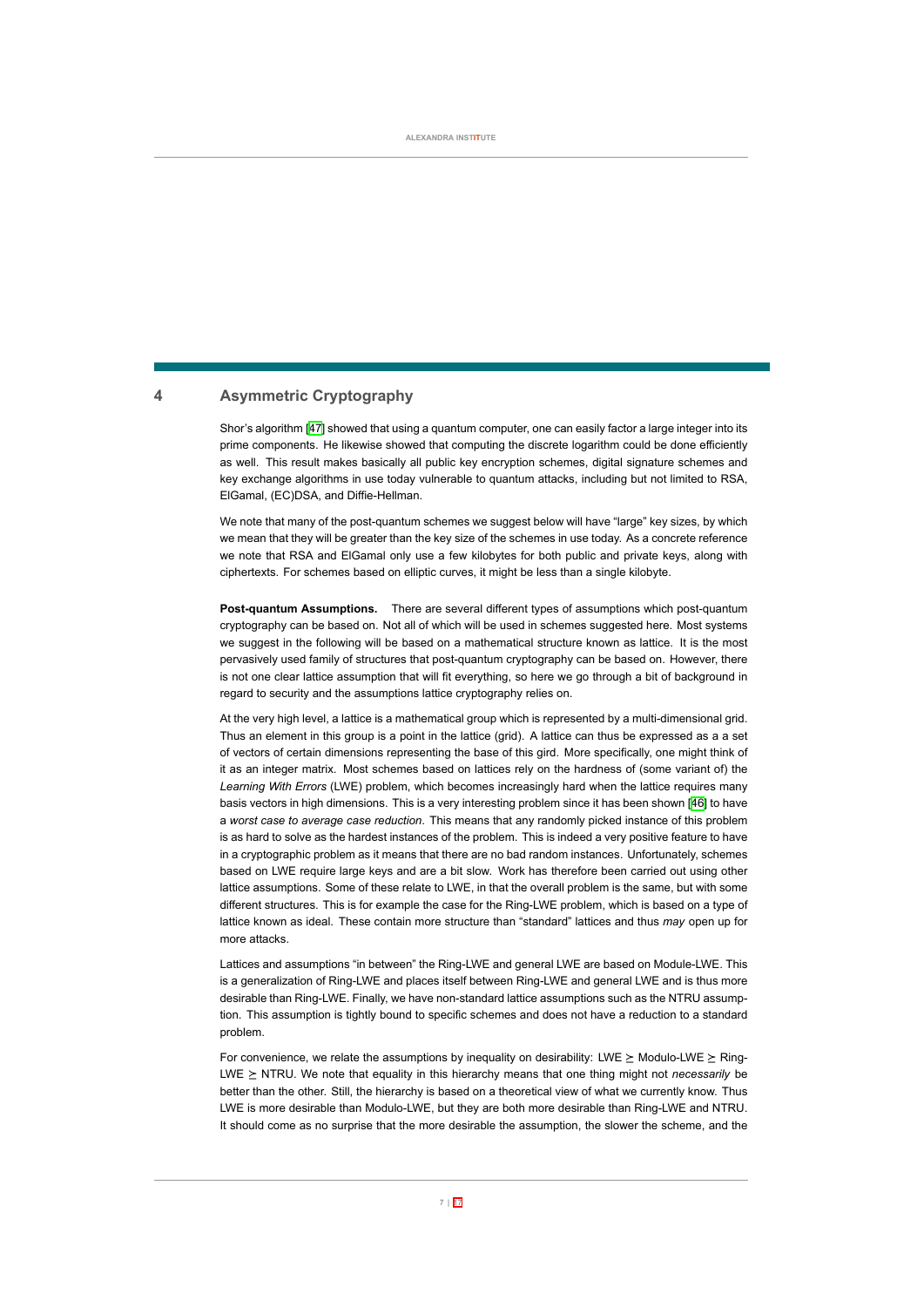larger key sizes are in play. Thus picking or designing a scheme often becomes a trade-off between *expected* security and efficiency.

Furthermore, one thing we must be particularly aware of when using lattices is the risk of *sidechannel attacks*. These are attacks on the implementation of a scheme rather than the (theoretic) scheme itself. For lattices a specific kind of side-channel attacks known as *timing attacks* are of particular interest. These are attacks where the adversary tries to learn some secret value by observing how long *nonconstant* operations of the program take. By non-constant time we mean that the time it takes to execute an operation depends on the secret value and its input.

This is particularly relevant in the case of schemes based on the LWE problem as they tend to require sampling of a normal distribution over the integers, and most algorithms completing this task don't run inconstant time. However efficient algorithms for constant-time sampling do exist [[39](#page-21-2)] but will be slower than their non-constant time counterparts. Still using constant time algorithms for this task might not be enough. It is crucial that the entire implemented scheme executes in constant time to avoid timing attacks. This was recently affirmed in a 2020 paper by Gou *et al.* [[24](#page-20-3)], where the authors show that a handful of the NIST round 2 candidates for public key encryption were vulnerable to a timing attack, allowing recovery of the private decryption key. Although the attack is hard to carry out in practice, it does highlight the importance of constant time implementations and that even very well-constructed candidates can have issues. Finally we should note that side-channel attacks are usually hard to carry out in practice since they *generally* require the adversary to have either physical or root access to the system running a cryptographic operation using a secret key.

Finally, it should be noted that a recent paper claimed to have broken the quantum security of certain types of lattice assumptions [\[19](#page-19-3)]. The paper was, however, quickly retracted, as it contained a bug that did not seem possible to fix. Still, one of the authors was Peter Shor, who was behind the efficient quantum algorithms for solving factoring and discrete logarithm, so the fact that he is working, and making progress, in quantum algorithms for lattice problems should motivate one to use caution in regard to these systems.

# **4.1 Encryption**

<span id="page-9-0"></span>Several quantum secure alternatives exist which can replace public key encryption schemes such as RSA or ElGamal. The interesting alternatives can be classified into two different families: lattices and (error correction) codes. Which family, and which specific scheme, will be the best replacement depends highly on the setting of usage, as they all have their pros and cons.

# **4.1.1 McEliece**

<span id="page-9-1"></span>TheMcEliece scheme [[37](#page-21-3)] is old, from well-before Shor's algorithm came along. However, it has started to receive new attention because of its conjectured quantum security. The overall idea of the McEliece scheme (and its follow-up works) is that a linear error correction code is used to encode the plaintext into a code word. Random errors are then added to this code word in such a way that only the party who knows a special trapdoor can remove these errors and decode the encoding. The scheme can be made CCA secure using simple conversions [\[31\]](#page-20-4). In fact, this must be done to avoid some attacks on the system. The schemes turn out to be particularly well-suited for computationally constrained devices, since the computations required by the scheme can be carried out using standard bit operations on small words. Unfortunately, the initial version of the scheme has rather large public keys. However, through the years the scheme has been optimized. Of these optimizations, the Niederreiter scheme[[41\]](#page-21-4) is of particular interest. This version manages to reduce the public key size to around 200 bytes (for reasonable security requirements). The Niederreiter scheme further has the advantage that it can be adapted into a signature scheme as well[[13](#page-19-4)].

One should however be aware that because of the encoding/decoding procedures involved, it can easily become relatively inefficient to implement McEliece or Niederreiter without being vulnerable to timing attacks.

We note that other schemes based on McEliece exist, for example MDPC-McEliece [\[40](#page-21-5)] (which is recommended by ETSI [\[20\]](#page-19-0)), along with other schemes based on other coding problems. These schemes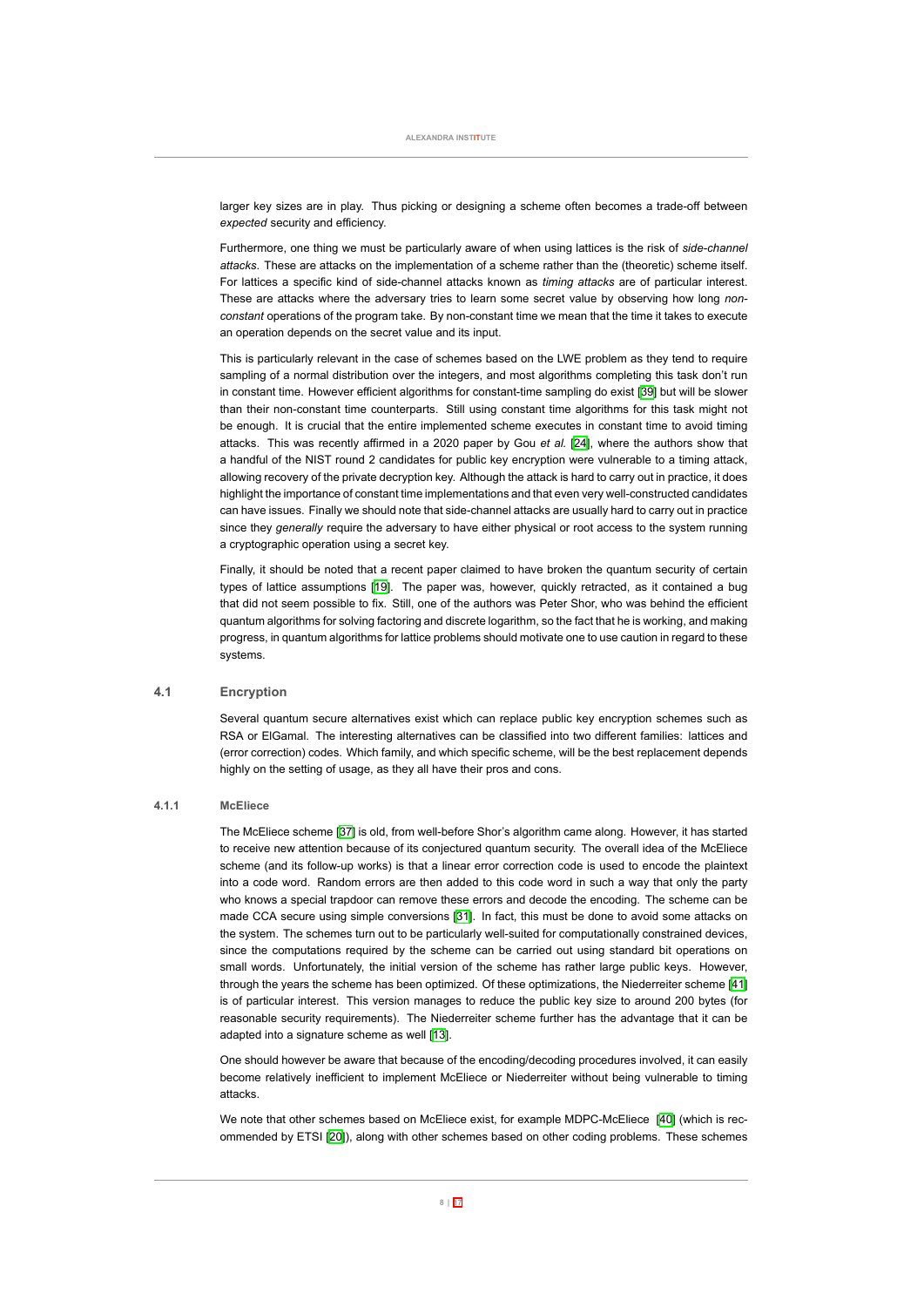have different security assumptions which have not been studied thoroughly enough to be deemed recommendable by experts in the field [\[8\]](#page-18-0) and thus we are not including these here.

#### **Pros:**

- Underlying scheme has resisted 40 years of scrutiny.
- Computationally efficient (implemented using binary matrix multiplication), in particular suitable for computationally constrained devices.
- CCA secure.
- Can be adapted to a signature scheme.

#### **Cons:**

- Large public keys (several hundred kilobytes).
- The underlying security assumption that the scheme is reduced to is not too well-understood.
- Hard to implement without timing attack vulnerabilities.
- Very slow key generation.

<span id="page-10-0"></span>If using a code-based encryption scheme, then the Niederreiter system [\[41](#page-21-4)] seems the most promising. In particular we note that a CCA secure version of this scheme<sup>5</sup> is a round 3 NIST candidate and its underlying scheme [\[5\]](#page-18-1) is also included in the list of potential standardization candidates by ETSI [\[20](#page-19-0)].

# **4.1.2 NTRU**

An NTRU scheme first saw the light of day in 1996 and thus represents one of the oldest families of lattice-based crypto schemes. NTRU consists of two schemes; an encryption scheme, NTRUEncrypt, and a signature scheme, NTRUSign. The schemes started out patented and commercialized by the aptly named NTRU Cryptosystems, Inc. However, in 2017 the encryption scheme was made open source and is now in the public domain. NTRU is efficient and does not have large public keys, as is the problem of many other lattice- or code-based cryptosystems. However, the basic NTRU schemes lack a reduction to standard and well-studied problems. Still, a slight variant of NTRU was introduced by Stehlé and Steinfeld[[48](#page-22-0)], which offers a security reduction to a specific variant of Ring-LWE.

Recently, a new variant of NTRU was introduced called NTRU Prime[[6](#page-18-2)]. This scheme removes certain structures present in the NTRU system. Though these structures have not compromised the NTRU system, they have had an influence in compromising other lattice-based systems. The idea is that removing these will increase the security of the scheme. Even so, there is no reduction to a standard lattice problem. Still, the argument can be made that this is not an issue, as the NTRU scheme has been studied thoroughly for many years, close to the extent of the underlying problems other schemes reduce to.

Unfortunately, significant progress has recently been made in attacking the NTRU schemes. In particular, the standard NTRUSign scheme has been all but completely broken [\[18\]](#page-19-5). In regards to encryption, attacks exist for certain choices of parameters [\[2,](#page-18-3) [30](#page-20-5)], even against NTRU Prime in certain cases [\[30\]](#page-20-5). Furthermore, a significant side-channel attack based on power analysis of NTRU Prime was recently published [\[25\]](#page-20-6) and imply that this scheme cannot be recommended. Finally we note that all these attacks cast doubt on the general security of the NTRU family and *requires* users to stay away from the standard NTRUSign scheme, recommend users to stay away from NTRU Prime and take extreme care when deciding on parameters for encryption.

**Pros:**

- Computationally *and* communicationally efficient.
- Constant time execution.
- CCA secure.

# **Cons:**

<sup>5</sup><https://classic.mceliece.org/nist.html>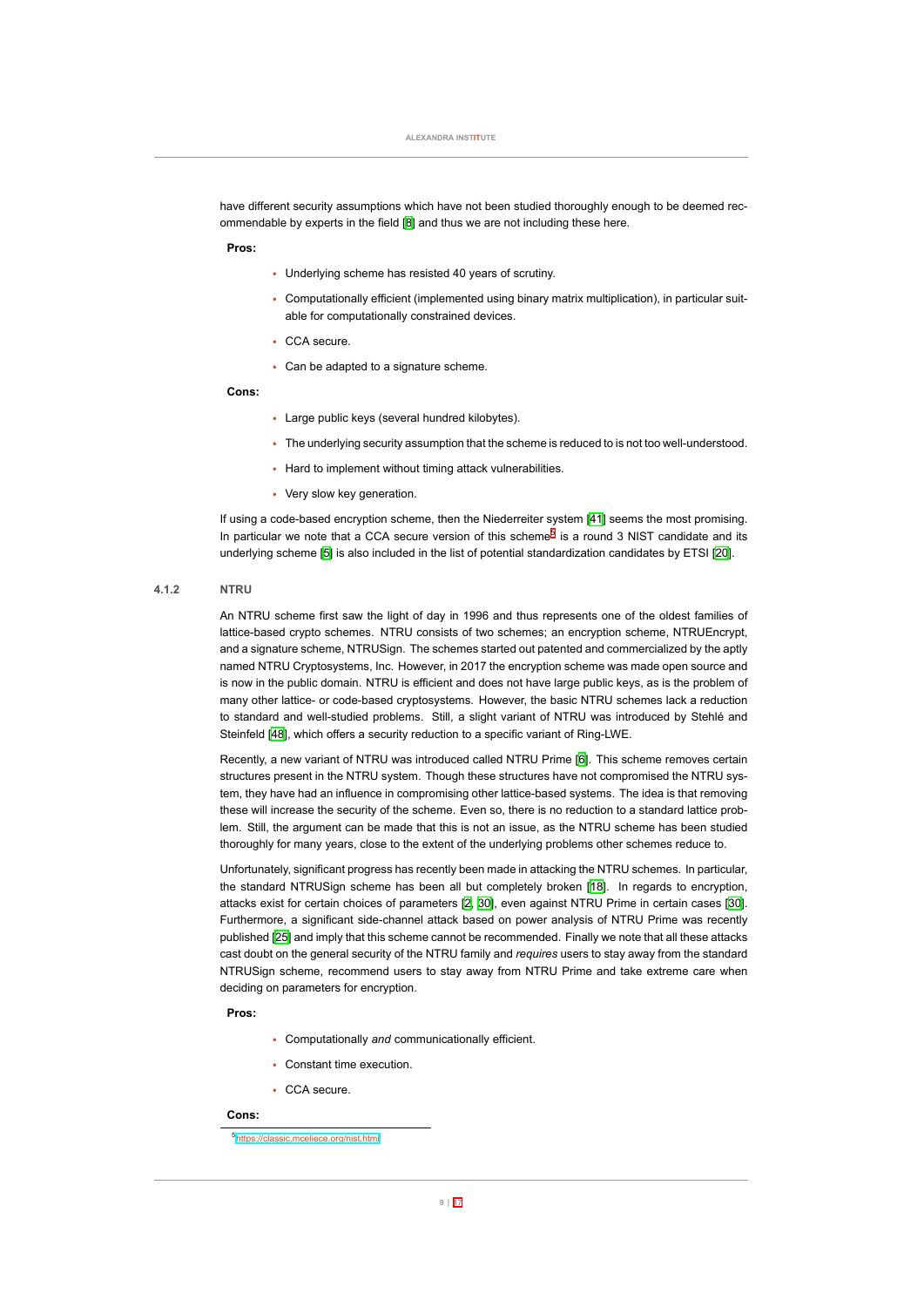- Plain NTRU has a lot of structures that *could* make it vulnerable.
- Efficient attacks exist on certain choices of parameters.
- No reduction to a "standard" lattice problem.

The only NTRU based scheme that made it to the third round in the NIST standardization is a scheme based on regular NTRU<sup>6</sup>. We also note that the only NTRU encryption scheme mentioned as a potential candidate for standardization by ETSI [\[20](#page-19-0)] is also the standard NTRU scheme, despite the issues it has already experienced.

#### **4.1.3 LWE**

<span id="page-11-0"></span>Several schemes based on LWE exist, starting with the foundational work of Regev[[46](#page-21-1)]. His scheme had a few downsides though, such as not being very efficient, having large keys and not considering CCA security. Still, based on the ideas in Regev's work, several pieces of followup work have been completed, some based on the same assumption as in his work, whereas others are based on related assumptions with more mathematical structure to get more efficient schemes. This for example includes schemes based on Ring-LWE or Module-LWE. Because of the added structure there *could* be a higher risk of attacks compared to schemes based on the plain LWE assumption. However, we note that there no round 3 NIST encryption candidate schemes remain which are based on plain LWE, or RingLWE. Theonly remaining LWE-based schemes are Kyber [[10\]](#page-19-6)<sup>7</sup> and SABER<sup>8</sup>, which are both based on Module-LWE.

Of these two schemes we recommend Kyber which has specifically been designed to withstand timing attacks. The keys are a bit on the large side (order of kilobytes), but both encryption, decryption and key generation are very efficient. The scheme is CCA secure and can also be used for key exchange. It furthermorehas the advantage of having a signature variant as well [[16](#page-19-7)] $^9$ , which also made it to round 3 of the NIST standardization. This makes it possible to use the same overall scheme for all one's asymmetric needs. However we curiously note that the only schemes based LWE that have been mentioned by ETSI are based on *possibly* less secure Ring-LWE assumptions. Still, ETSI has put emphasis on ease of implementation and efficiency in their list and we believe that is the reason no schemes based on ModuleLWE or regular LWE have been included.

#### **Pros:**

- Efficient encryption, decryption, and key generation.
- CCA secure.
- Designed to withstand timing attacks.
- Limited "dangerous" lattice structures, and thus attack surface.

#### **Cons:**

- Slightly large keys (on the order of kilobytes).
- Relatively new scheme, which have not yet received too much scrutiny.
- Not reducible to the *most* general lattice problems.

#### **4.1.4 Conclusion**

<span id="page-11-1"></span>Of the schemes we have presented, Kyber is probably the most desirable overall, as it currently *seems* to give the best security guarantees, without asking for too much of a compromise on efficiency and sizes. On the other hand, if speed is of the utmost importance, then NTRU is an option as well.

<sup>6</sup><https://ntru.org>

<sup>7</sup>https://pq-crystals.org/kyber/index.shtml

<sup>8</sup><https://www.esat.kuleuven.be/cosic/pqcrypto/saber/>

<sup>&</sup>lt;sup>9</sup>https://pq-crystals.org/dilithium/index.shtml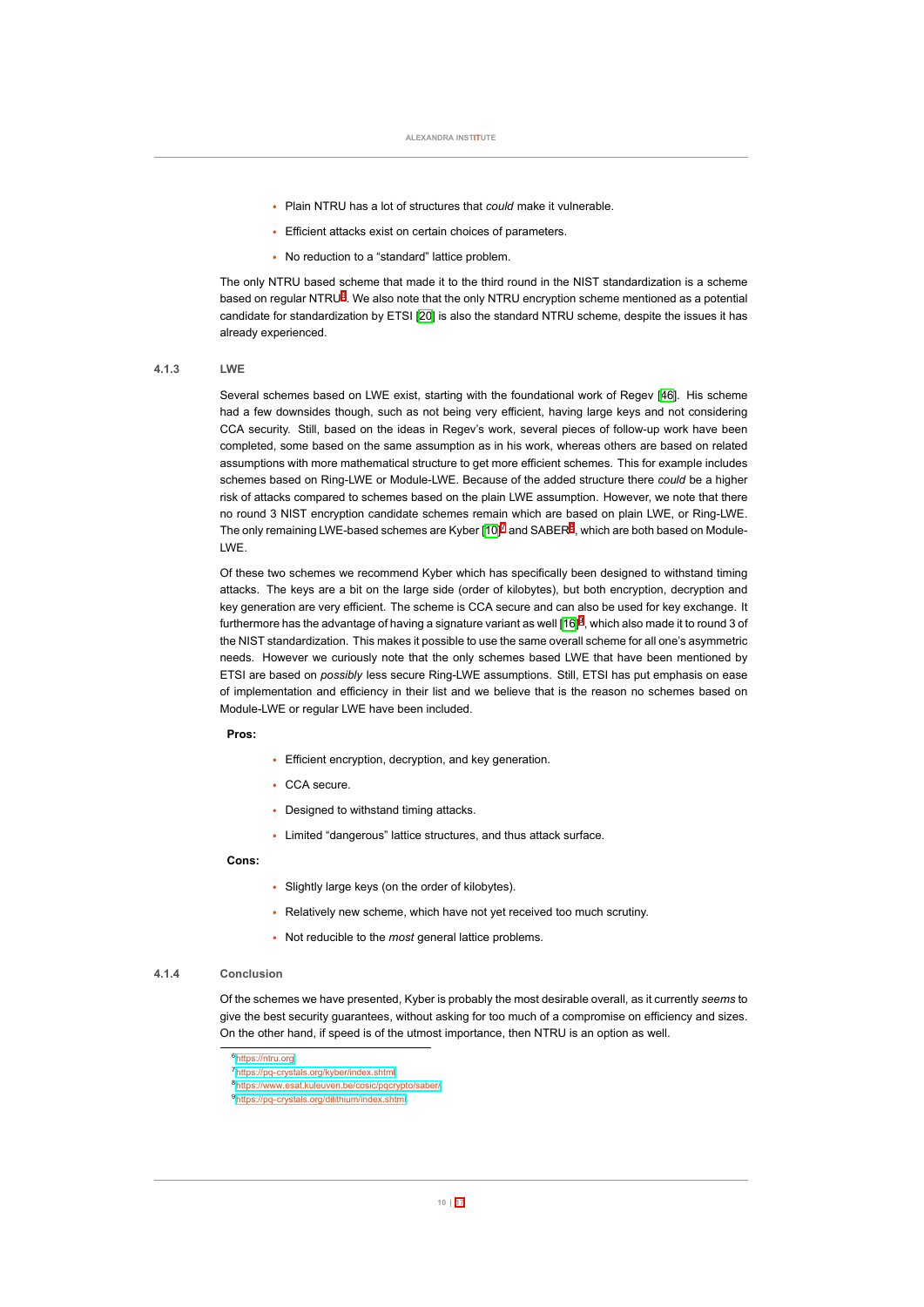<span id="page-12-0"></span>Regarding schemes based on other assumptions; the McEliece/Niederreiter schemes are the only desirable alternatives if one does not wish to use lattices, or is working on a computationally constrained device.

#### **4.2 Signatures**

Several different approaches to achieving quantum secure signature schemes exist. Like for encryption, one of these is lattices. Another is multivariate quadratic equations that use special structures between several quadratic polynomials. Finally, one can make schemes based on a regular hash function, using a tree of hash digests.

<span id="page-12-1"></span>As is the case for encryption, each of these have their strengths and weaknesses and so there is no single scheme which is best in all situations. Thus, one must make compromises when choosing, keeping the requirements of one's context in mind.

# **4.2.1 Multivariatequadraticequations**

Multivariate quadratic equation-based signature schemes are based on the multivariate quadratic polynomial problem, which involves finding a vector of *n* values s.t. when they are plugged into each of *m* quadratic polynomials of *n* variables, they all evaluate to 0. This is believed to be hard in the average case as well as the worst case, but there is currently no worst case to average case reduction. Furthermore, the security of schemes based on this problem does not reduce to this problem itself, but rather a related problem. Thus, the security reductions are not as desirable as the kind used for lattices.<sup>10</sup>

Many variants of these schemes exist, but so do a lot of attacks as well. The first scheme was the C\* scheme, which was introduced in 1988 by Matsumoto and Imai [\[35](#page-21-6)]. However, the C\* scheme was broken already back in 1995 [\[43\]](#page-21-7) and the initial version of another scheme, called *Oil and Vinegar*, was broken in 1999 [\[29](#page-20-7)]. However a repaired version was introduced later[[28](#page-20-8)], at the price of larger signature. A newer scheme called Rainbow[[14\]](#page-19-8) addresses the issue of the larger signatures by adding more mathematical structure. In fact Rainbow is the only scheme based on multivariate quadratic equations that made it to round 3 of the NIST standardizations<sup>11</sup> and is also mentioned as a potential standardization candidate by ETSI [\[20](#page-19-0)]. However, it does not have any underlying security reduction and has experienced a series of attacks on the underlying structure[[9](#page-18-4), [15\]](#page-19-9) that have required increasing its parameters. Furthermore, itrecently experienced a side-channel attack that can completely break it in certain situations [[42\]](#page-21-8).

However, we do note that other types of schemes that do not use the Oil and Vinegar approach do exist, which are not broken with appropriate choice of parameters. One such family of schemes is called HFEv . In particular one HFEv scheme called GeMSS, stands out as it made it to the second round of NIST standardization $12$ . It is based upon two other multivariate quadratic equation schemes [[45](#page-21-9), [44](#page-21-10)] which are also mentioned by ETSI[[20](#page-19-0)].

#### **Pros:**

- Efficient key generation, signing and verification.
- Can be implemented using simple operations.
- Small signatures.

# **Cons:**

- Large public and private keys (up to several hundred kilobytes).
- Many of the older schemes have been broken.
- No worst case reduction to a standard assumption.
- Several security attacks.

 $10$ We note that the lattice problems and the multivariate quadratic equation problems are different and thus it might be the case that lattice constructions get completely broken, yet that multivariate quadratic equation-based schemes remain secure.

<sup>11</sup><https://www.pqcrainbow.org> <sup>12</sup>[https://wwwpolsys.lip6.fr/Links/NIST/GeMSS.html](https://www-polsys.lip6.fr/Links/NIST/GeMSS.html)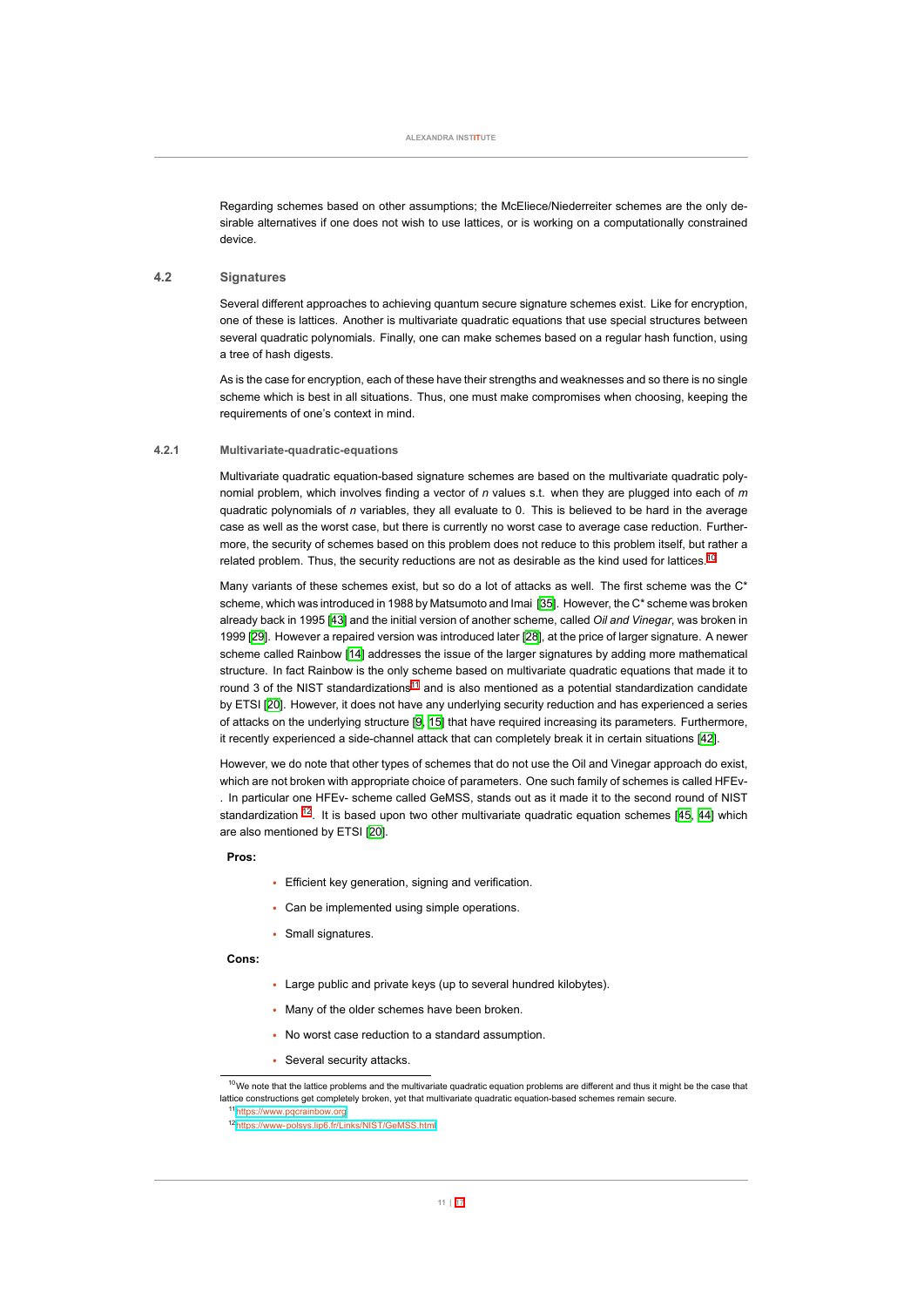<span id="page-13-0"></span>Due to the extensive history of attacks on these types of systems, we recommend only considering a multivariate quadratic equation scheme if it is essential to have it implemented in an instruction-reduced setting where very small signatures are required.

#### **4.2.2 Hashbased**

A hashbased signature scheme was first introduced by Lamport in 1975. His scheme is what is known as a *onetimesignature* scheme, meaning that a public/private key pair can only be used for a *single* signature. This is obviously quite inefficient, since we generally want to be able to sign more than a single message per key. However, optimizations exist, for example using a tree-structure known as a Merkle tree[[38](#page-21-11)] which allows one to sign *N* messages using a public key of a similar size as in the Lamport scheme. However, each signature contains a fresh Lamport signature scheme in itself, meaning that the private key has size around *N* times that of the standard Lamport scheme. The essence of the Merkle scheme is thus that it allows one to set up a public key, which can be used for many one-time signatures. Several pieces of follow-up work have been done, culminating in the XMSS-MT scheme [\[26\]](#page-20-9). This scheme manages to limit the amount of storage needed, both for the public key and private key, along with improving the time it takes to sign and verify to within a few milliseconds. Unfortunately, generating the keys for the system still takes a significant amount of time (on the order of seconds or minutes for schemes allowing up to a million signatures).

It should be noted that a version of XMSS(-MT) has been standardized at the Internet Engineering Task Force (IETF)<sup>13</sup>. Furthermore, the scheme has the nice property (unlike most current widely used signature schemes) that it is *forward secret*. This means that if the private key/state gets compromised, previous signatures remains valid. This comes in effect since the signatures are one-time from an ordered list, thus it is possible to publish the point on the list where the compromise happened and simply reject all signatures after that point. Still, this scheme requires holding a state and thus might not be suitable for all use-cases. For this reason we note that another XMSS-based, state-less scheme, SPHINCS+, based on the work by Bernstein *et al.* [\[7](#page-18-5)] made it to the second round of the NIST post-quantum standardization procedure<sup>14</sup>, but did not make it to the third round. However it is also one of the schemes suggested for standardizationby ETSI [[20](#page-19-0)].

Besides being state-less, this scheme also has much faster key generations than XMSS-MT, although it gives away with forward secrecy. Still, from a security perspective both schemes are highly desirable as they reduce to common and well-understood assumptions on hash functions, but from a usability point of view, SPHINCS+ is probably the best candidate.

#### **Pros:**

- Fast verification.
- Small keys.
- Based on standard and widely accepted assumptions on hash functions.

#### **Cons:**

- Long key generation and signing time (up to seconds).
- Somewhat large signature (order of tens of kilobytes).

### **4.2.3 Lattices**

<span id="page-13-1"></span>Like for encryption, many different lattice-based signature schemes exist, relying on assumptions such as LWE, Ring-LWE, Module-LWE, and NTRU. Even more than that, there are different families of "styles" such as the *hash-and-sign* family or the Fiat-Shamir family.

Hash-and-Sign The overall idea of hash-and-sign, in the setting of lattices, is that to sign a message, one hashes it to a value, interpreted as some place in a lattice, and the signature is then a nearby point. The idea was introduced in the GPV scheme [\[21\]](#page-19-10); a scheme which enjoys worst case reductions.

<sup>13</sup><https://tools.ietf.org/html/rfc8391>

<sup>14</sup><https://sphincs.org/resources.html>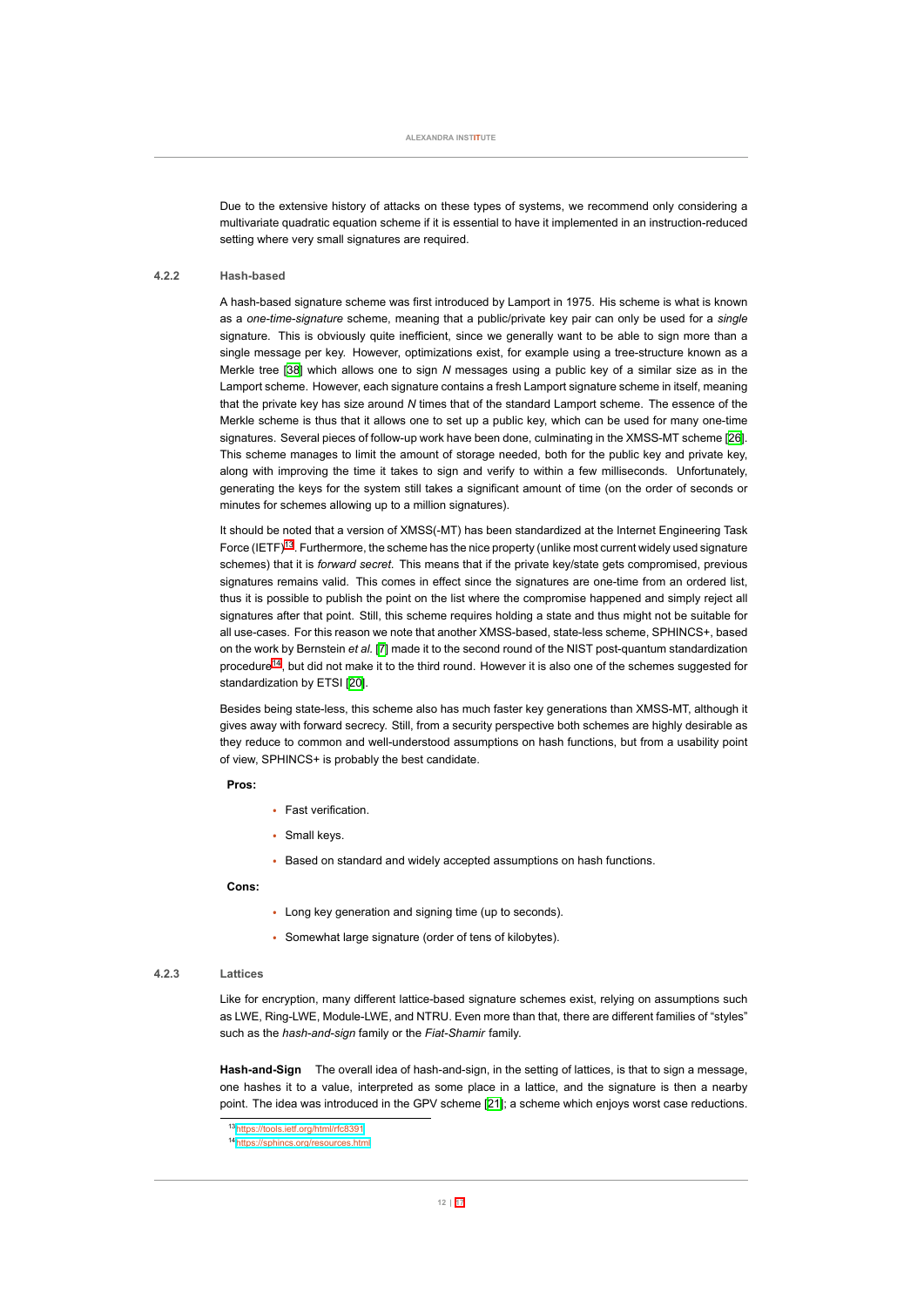Unfortunately, the scheme was not too efficient, neither in key sizes, nor signing and verification time. Thus, much research based on this paradigm has been carried out since then, culminating in Falcon<sup>15</sup>. This scheme uses the type of lattices from NTRU (to get efficiency and succinctness), though. Thus the assumption is an NTRU-based assumption and hence Falcon inherits the potential security downsides such schemes have. Furthermore, Falcon needs sampling from a normal distribution which, like for LWEbased schemes, this *does* create a vulnerability to timing attacks if a nonconstant time implementation and algorithm is used for this. In fact, timing attacks and other devastating side-channel attacks have been implemented for Falcon [\[36\]](#page-21-12), although they are easy and pretty efficient to mitigate.

Still, Falcon has made it to the third round in the NIST post-quantum standardization process, and the scheme on which it is based [\[17](#page-19-11)] is also part of ETSI's suggestions[[20\]](#page-19-0).

Pro

- Fast signing, verification and key generation.
- Small keys.

Con

- Has not received too much scrutiny yet.
- No worst case reduction to standard assumption.
- Not actively designed to withstand timing attacks.

Fiat-Shamir One of the families of efficient lattice-based signatures that still has significant security credence is the protocols based on Fiat-Shamir. The overall idea is that randomness is sampled as part of the signing process, the message and the randomness is hashed, and then that is used to compute a signature. This has the caveat that the signature might be rejected if it does not fit a certain distribution. Thus care must be taken to avoid vulnerabilities to side-channel attacks.

In particular two significant schemes exist in this family; TESLA [\[4](#page-18-6)] and Dilithium [\[16](#page-19-7)]. TESLA is based either on LWE or Ring-LWE [\[1](#page-18-7)]. Dilithium on the other hand is based on Module-LWE [\[33](#page-20-10)]. However, Dilithium is specifically designed to not be vulnerable to timing attacks. Furthermore, neither of these approaches use sampling from the integer normal distribution as part of the signing process. This may make them less likely to suffer timing attacks than those schemes who do, such as the hash-and-sign approaches. We note that versions of both TESLA (Ring-LWE based qTESLA [\[3](#page-18-8)]) <sup>16</sup> and Dilithium<sup>17</sup> has made it to the second round of the NIST post-quantum standardization. However, only Dilithium made it to the third round, most likely due to certain security risks of qTESLA. Both the underlying scheme whichDilithium is based on [[23](#page-20-11)] and the one which qTESLA is based on [\[34](#page-20-12)] are discussed as potential schemes for standardization by ETSI[[20\]](#page-19-0).

#### **Pros:**

• Fast signing, verification and key generation.

**Cons:**

- Somewhat large public keys (order of a few kilobytes).
- Has not received much scrutiny yet.

#### **4.2.4 Conclusion**

<span id="page-14-0"></span>The overall best choice seems to be the Fiat-Shamir, Module-LWE based Dilithium as it has a strong focus on security and avoiding keeping potential avenues open for attack, while still allowing good efficient. Alternatively the hash-based XMSS-MT or SPHINCS+ schemes appear to be a good candidate as well, if large signatures and slow signing is acceptable.

<span id="page-14-1"></span><sup>15&</sup>lt;sub>https://falcon-sign.info</sub>

<sup>16</sup><https://qtesla.org>

<sup>17&</sup>lt;sub>https://pq-crystals.org</sub>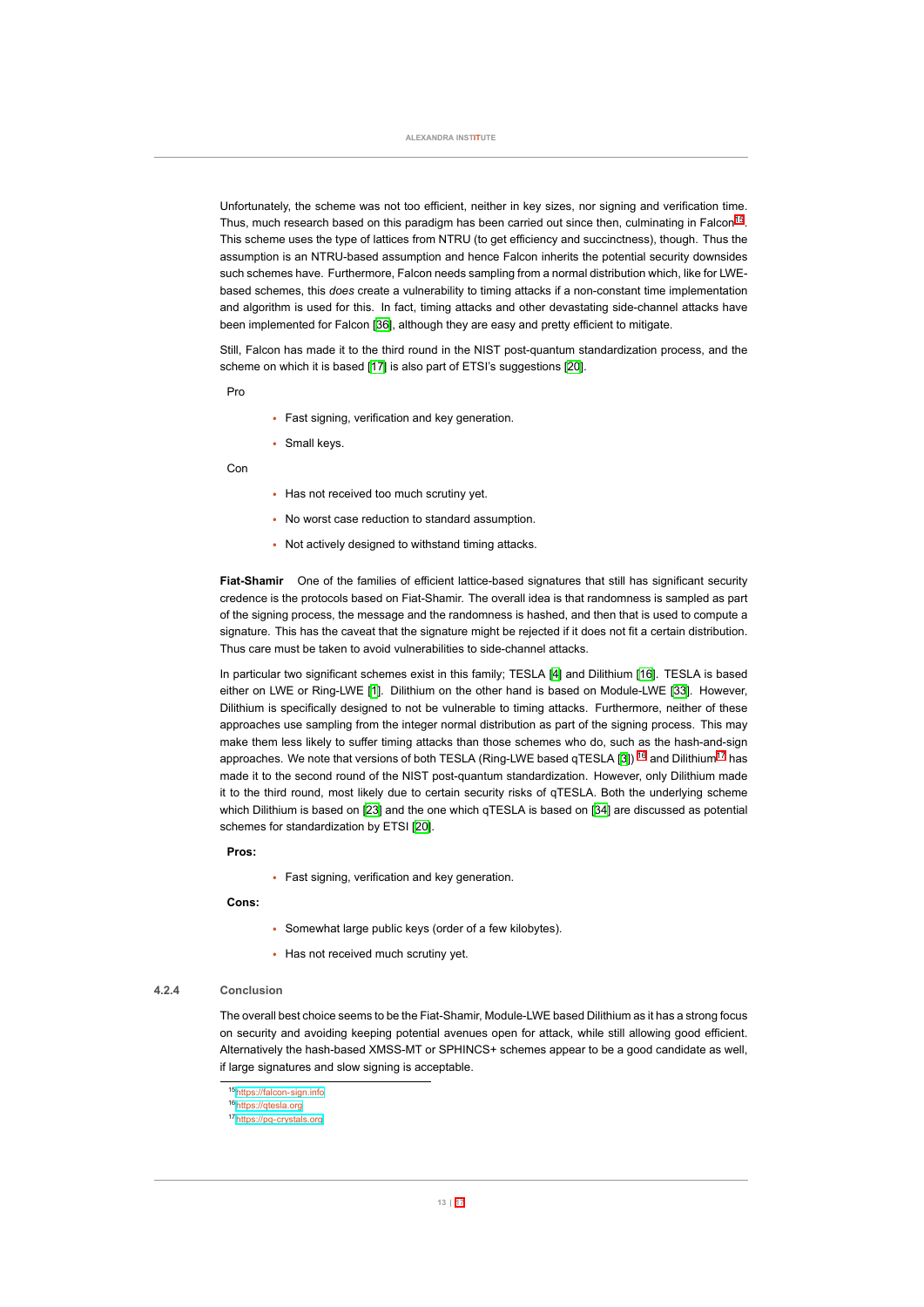# **4.3 Key Exchange**

<span id="page-15-0"></span>Currently most key exchange protocols are either based on nonquantum secure public key encryption schemes or Diffie-Hellman, these will be rendered insecure against a quantum computer. However, any post-quantum public key encryption scheme can be used to carry out a (non-authenticated) key exchange. With certificates based on post-quantum digital signatures it is then possible to do post-quantum authenticated key exchange using similar approaches in the classical setting e.g. TLS. Such a standard transformation however, does not yield the desirable feature of *forward secrecy* which is otherwise achieve using classical Diffie-Hellman. In the setting of key exchange, forward secrecy ensures that even if the private key used for the key exchange gets compromised, this does not mean the sessions keys, constructed based on the private key, also gets compromised. However, it is possible to achieve forward secrecy by simply constructing a new key pair for public key encryption for every session. Because of this, it is necessary to use a public key encryption scheme that has very efficient generation. Concretely, based on our previous recommendations, this means Kyber, where key generation is below 1 ms on a modern CPU. The same applies for the related scheme Saber. McEliece is completely unsuited given that it takes upwards of half a second for key generation. NTRU could be used, but takes in the order of tens of milliseconds for key generation.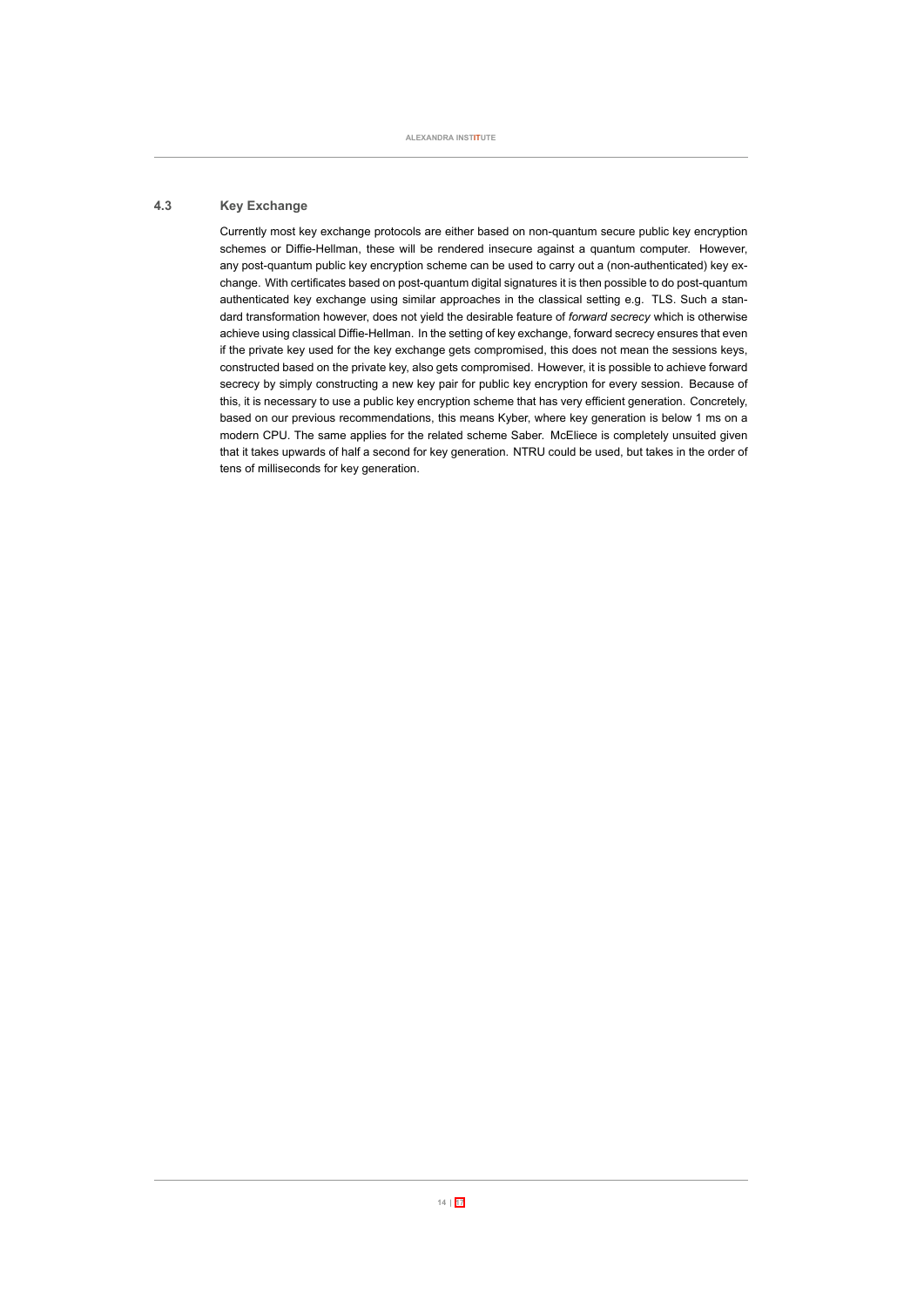# **5 Conclusion**

Before reaching any conclusions we should make the reader aware of the fact the schemes listed here is not an exhaustive. This is both in regards to concrete schemes and families of schemes. We have tried to limit the list based on the popularity of the schemes, their efficiency, the reputation of their authors, their provable features, the amount of research that has been carried out on their underlying assumptions but mostly how they fair in regards to standardization. We encourage the interested reader to take a look at the list of schemes that are being considered for standardization at NIST [https://csrc.nist.gov/projects/](https://csrc.nist.gov/projects/post-quantum-cryptography) post-quantum-cryptography and the documents considering possible schemes for standardization by ETSI https://www.etsi.org/technologies/quantum-safe-cryptography.

# **5.1 Advanced Cryptography**

<span id="page-16-1"></span>There are still several cryptographic primitives we have not covered in this survey. This includes things like zero-knowledge, commitments and secure multi-party computation (MPC). However, active research is still happening in these areas to ensure that they can also be used in a post-quantum world. Fortunately, for some of these we get quantum security for free, as MPC for example can be based purely on information theoretic primitives, which are not vulnerable to quantum computers. Others, such as commitments, can be based on symmetric primitives where we only need to pay a small price to ensure quantum security. However, many protocols still rely on the hardness of the Diffie-Hellman assumption, or RSA. Thus, care must be taken and research must be done if we want to use these systems in a quantum world.

#### **5.2 Advice**

<span id="page-16-0"></span>As we have seen, most schemes that cannot be fixed by extending key sizes a little bit can be based on lattice assumptions. Since the study of the (quantum) hardness of these problems only became *really* interesting once they were used in cryptographic schemes, it is sensible to act with a certain wariness on these assumptions. In particular when using schemes based on assumptions that have not been of independent mathematical interest previously, and assumptions that add more structure to objects in order to optimize performance. Like in many paths of life, keeping things simple is often the best option, this is also true for the mathematical structures used in cryptography. Using old, tried and true concepts often also yield the safest results (assuming of course the old concepts are not broken).

Furthermore, in regard to cryptography, it *does* in fact make sense to put all your eggs in one basket as the weakest link will almost always break the chain. What is meant by this is that one should ideally pick a suite of schemes based on the *same* underlying assumption, rather than picking schemes based on distinct assumptions. An example could be using the Kyber and Delithium family for encryption, signatures and key exchange.

However if one wish to rely on the conjugation of security assumptions it is possible to combine different schemes in such a way that an adversary must break all the cryptographic assumptions used. For example, Kyber could be used to encrypt a RSA ciphertext; thus an adversary would have to both break Kyber *and* RSA in order to learn the message. The same can be done for signature schemes by requiring valid signatures of two distinct algorithms. Even for key exchange, two different key exchange algorithms can be carried out one after the other, and the XOR of the keys learned in both schemes can then be used for further communication.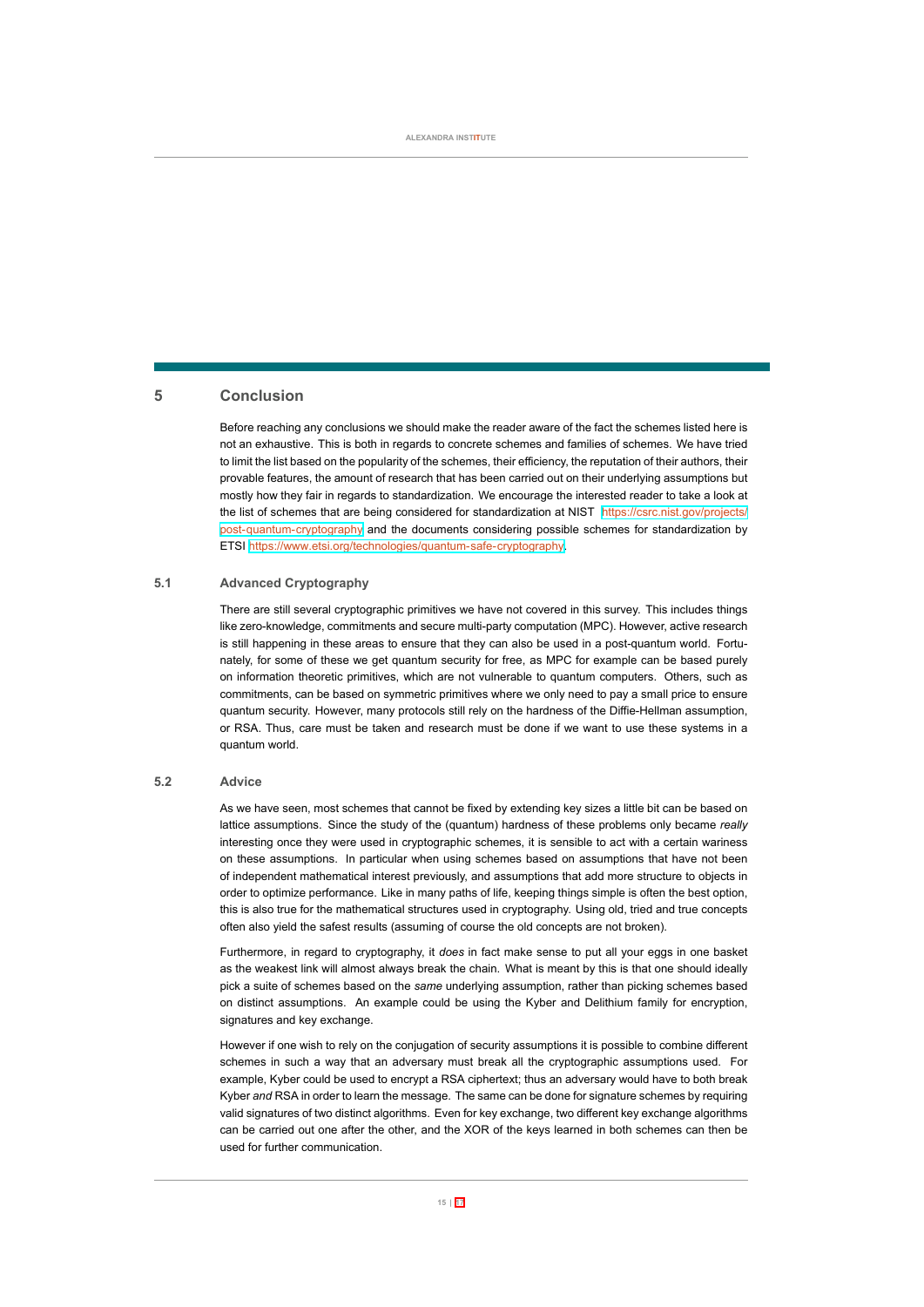A very concrete advice to keep in mind when looking at non-standardized, non-production-grade implemented crypto schemes is to be extremely cautious of side-channel attacks. In the case of lattice crypto, especially timing attacks. It is crucial to use an implementation where care has been taken to ensure constant time execution. Ideally, this should go as far as protecting against leakage resulting from different accesses in the memory hierarchy.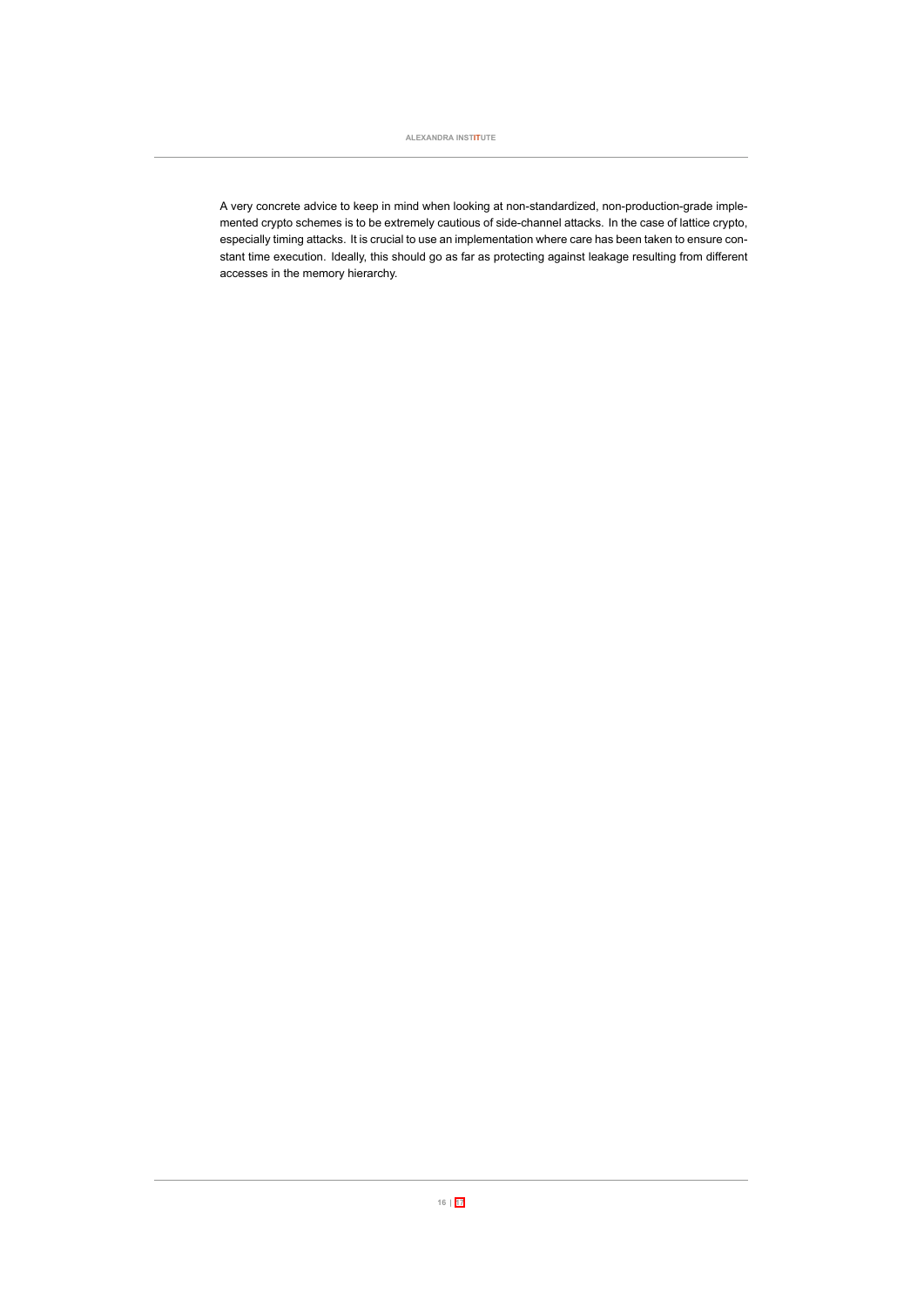# **REFERENCES**

- <span id="page-18-7"></span>[1] Sedat Akleylek, Nina Bindel, Johannes A. Buchmann, Juliane Krämer, and Giorgia Azzurra Marson. An efficient lattice-based signature scheme with provably secure instantiation. In David Pointcheval, Abderrahmane Nitaj, and Tajjeeddine Rachidi, editors, *Progress in Cryptology AFRICACRYPT* 2016 - 8th International Conference on Cryptology in Africa, Fes, Morocco, April 13-15, 2016, Pro*ceedings*, volume 9646 of *Lecture Notes in Computer Science*, pages 44–60. Springer, 2016.
- <span id="page-18-3"></span>[2] Martin R. Albrecht, Shi Bai, and Léo Ducas. A subfield lattice attack on overstretched NTRU assumptions cryptanalysis of some FHE and graded encoding schemes. In Matthew Robshaw and Jonathan Katz, editors, *Advances in Cryptology CRYPTO 2016 36th Annual International Cryptology Conference, Santa Barbara, CA, USA, August 1418, 2016, Proceedings, Part I*, volume 9814 of *Lecture Notes in Computer Science*, pages 153–178. Springer, 2016.
- <span id="page-18-8"></span>[3] Erdem Alkim, Paulo S. L. M. Barreto, Nina Bindel, Juliane Krämer, Patrick Longa, and Jefferson E. Ricardini. The lattice-based digital signature scheme qtesla. In Mauro Conti, Jianying Zhou, Emiliano Casalicchio, and Angelo Spognardi, editors, *Applied Cryptography and Network Security*  18th International Conference, ACNS 2020, Rome, Italy, October 19-22, 2020, Proceedings, Part *I*, volume 12146 of *Lecture Notes in Computer Science*, pages 441–460. Springer, 2020.
- <span id="page-18-6"></span>[4] Shi Bai and Steven D. Galbraith. An improved compression technique for signatures based on learning with errors. In Josh Benaloh, editor, *Topics in Cryptology CTRSA 2014 The Cryptographer's Track at the RSA Conference 2014, San Francisco, CA, USA, February 25-28, 2014, Proceedings,* volume 8366 of *Lecture Notes in Computer Science*, pages 28–47. Springer, 2014.
- <span id="page-18-1"></span>[5] Daniel J. Bernstein, Tung Chou, and Peter Schwabe. Mcbits: Fast constant-time code-based cryptography. In Guido Bertoni and Jean-Sébastien Coron, editors, Cryptographic Hardware and Em*bedded Systems CHES 2013 15th International Workshop, Santa Barbara, CA, USA, August 2023, 2013. Proceedings*, volume 8086 of *Lecture Notes in Computer Science*, pages 250–272. Springer, 2013.
- <span id="page-18-2"></span>[6] Daniel J. Bernstein, Chitchanok Chuengsatiansup, Tanja Lange, and Christine van Vredendaal. NTRU prime: Reducing attack surface at low cost. In Carlisle Adams and Jan Camenisch, editors, *Selected Areas in Cryptography SAC 2017 24th International Conference, Ottawa, ON, Canada, August 1618, 2017, Revised Selected Papers*, volume 10719 of *Lecture Notes in Computer Science*, pages 235–260. Springer, 2017.
- <span id="page-18-5"></span>[7] Daniel J. Bernstein, Daira Hopwood, Andreas Hülsing, Tanja Lange, Ruben Niederhagen, Louiza Papachristodoulou, Michael Schneider, Peter Schwabe, and Zooko Wilcox-O'Hearn. SPHINCS: practical stateless hash-based signatures. In Elisabeth Oswald and Marc Fischlin, editors, Ad*vances in Cryptology EUROCRYPT 2015 34th Annual International Conference on the Theory and Applications of Cryptographic Techniques, Sofia, Bulgaria, April 2630, 2015, Proceedings, Part I*, volume 9056 of *Lecture Notes in Computer Science*, pages 368–397. Springer, 2015.
- <span id="page-18-0"></span>[8] Daniel J. Bernstein and Tanja Lange. Post-quantum cryptography - dealing with the fallout of physics success. *IACR Cryptology ePrint Archive*, 2017:314, 2017.
- <span id="page-18-4"></span>[9] Olivier Billet and Henri Gilbert. Cryptanalysis of rainbow. In Roberto De Prisco and Moti Yung, editors, *Security and Cryptography for Networks, 5th International Conference, SCN 2006, Maiori, Italy,*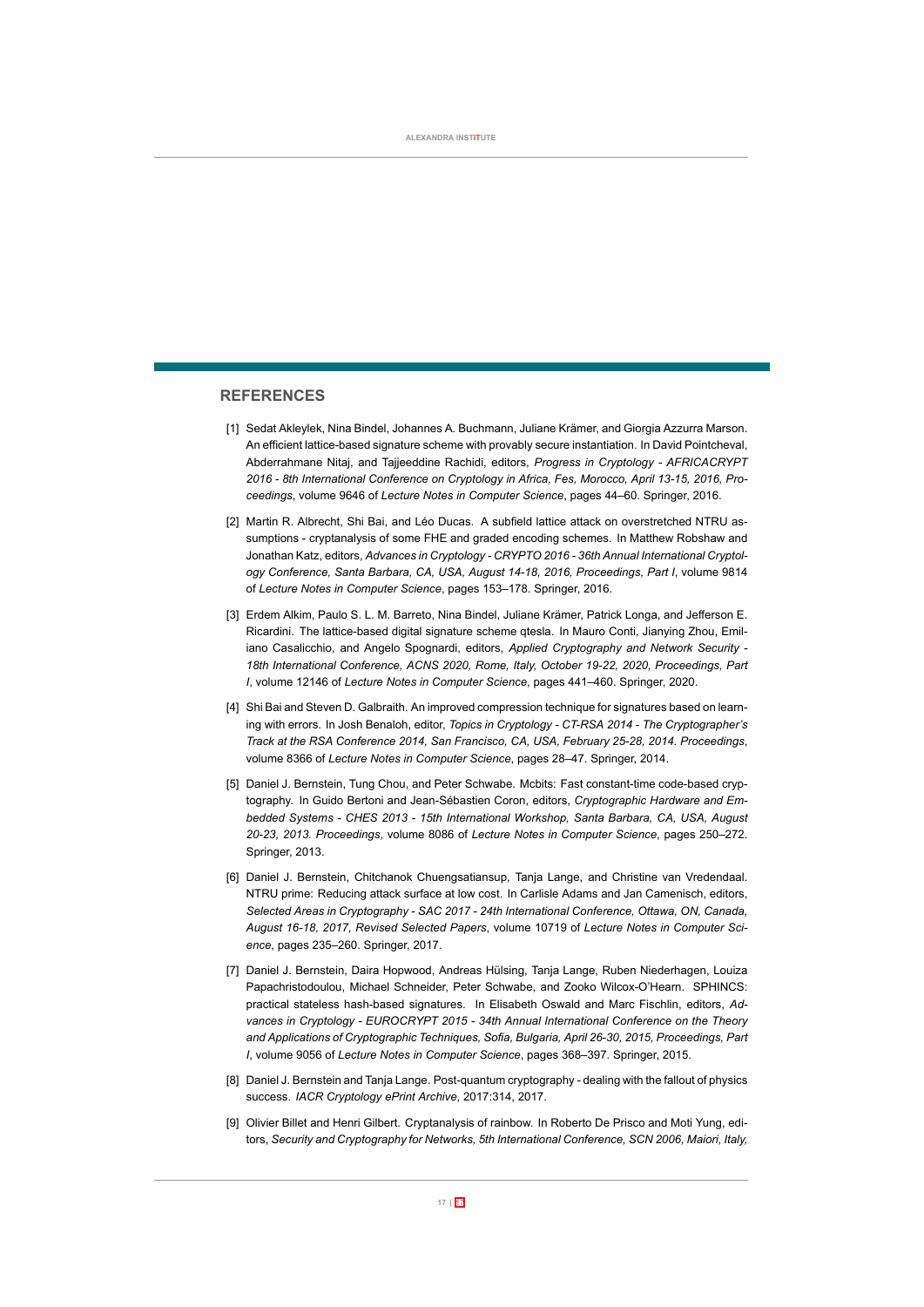*September 68, 2006, Proceedings*, volume 4116 of *Lecture Notes in Computer Science*, pages 336–347. Springer, 2006.

- <span id="page-19-6"></span>[10] Joppe W. Bos, Léo Ducas, Eike Kiltz, Tancrède Lepoint, Vadim Lyubashevsky, John M. Schanck, Peter Schwabe, Gregor Seiler, and Damien Stehlé. CRYSTALS - kyber: A cca-secure modulelattice-based KEM. pages 353-367, 2018.
- <span id="page-19-2"></span>[11] Gilles Brassard, Peter Høyer, and Alain Tapp. Quantum cryptanalysis of hash and claw-free functions. In Claudio L. Lucchesi and Arnaldo V. Moura, editors, *LATIN '98: Theoretical Informatics, Third Latin American Symposium, Campinas, Brazil, April, 2024, 1998, Proceedings*, volume 1380 of *Lecture Notes in Computer Science*, pages 163–169. Springer, 1998.
- <span id="page-19-1"></span>[12] André Chailloux, María Naya-Plasencia, and André Schrottenloher. An efficient quantum collision search algorithm and implications on symmetric cryptography. In Tsuyoshi Takagi and Thomas Peyrin, editors, *Advances in Cryptology ASIACRYPT 2017 23rd International Conference on the Theory and Applications of Cryptology and Information Security, Hong Kong, China, December 37, 2017, Proceedings, Part II*, volume 10625 of *Lecture Notes in Computer Science*, pages 211–240. Springer, 2017.
- <span id="page-19-4"></span>[13] Nicolas Courtois, Matthieu Finiasz, and Nicolas Sendrier. How to achieve a McEliece-based digital signature scheme. In Colin Boyd, editor, *Advances in Cryptology ASIACRYPT 2001, 7th International Conference on the Theory and Application of Cryptology and Information Security, Gold Coast, Australia, December 913, 2001, Proceedings*, volume 2248 of *Lecture Notes in Computer Science*, pages 157–174. Springer, 2001.
- <span id="page-19-8"></span>[14] Jintai Ding and Dieter Schmidt. Rainbow, a new multivariable polynomial signature scheme. In John Ioannidis, Angelos D. Keromytis, and Moti Yung, editors, *Applied Cryptography and Network* Security, Third International Conference, ACNS 2005, New York, NY, USA, June 7-10, 2005, Pro*ceedings*, volume 3531 of *Lecture Notes in Computer Science*, pages 164–175, 2005.
- <span id="page-19-9"></span>[15] Jintai Ding, Bo-Yin Yang, Chia-Hsin Owen Chen, Ming-Shing Chen, and Chen-Mou Cheng. New differential-algebraic attacks and reparametrization of rainbow. In Steven M. Bellovin, Rosario Gennaro, Angelos D. Keromytis, and Moti Yung, editors, *Applied Cryptography and Network Security, 6th International Conference, ACNS 2008, New York, NY, USA, June 36, 2008. Proceedings*, volume 5037 of *Lecture Notes in Computer Science*, pages 242–257, 2008.
- <span id="page-19-7"></span>[16] Léo Ducas, Eike Kiltz, Tancrède Lepoint, Vadim Lyubashevsky, Peter Schwabe, Gregor Seiler, and Damien Stehlé. Crystals-dilithium: A lattice-based digital signature scheme. *IACR Trans. Cryptogr. Hardw. Embed. Syst.*, 2018(1):238–268, 2018.
- <span id="page-19-11"></span>[17] Léo Ducas, Vadim Lyubashevsky, and Thomas Prest. Efficient identity-based encryption over NTRU lattices. In Palash Sarkar and Tetsu Iwata, editors, *Advances in Cryptology ASIACRYPT 2014 20th International Conference on the Theory and Application of Cryptology and Information Security, Kaoshiung, Taiwan, R.O.C., December 711, 2014, Proceedings, Part II*, volume 8874 of *Lecture Notes in Computer Science*, pages 22–41. Springer, 2014.
- <span id="page-19-5"></span>[18] Léo Ducas and Phong Q. Nguyen. Learning a zonotope and more: Cryptanalysis of NTRUSign countermeasures. In Xiaoyun Wang and Kazue Sako, editors, *Advances in Cryptology ASI-ACRYPT 2012 18th International Conference on the Theory and Application of Cryptology and Information Security, Beijing, China, December 26, 2012. Proceedings*, volume 7658 of *Lecture Notes in Computer Science*, pages 433–450. Springer, 2012.
- <span id="page-19-3"></span>[19] L. Eldar and P. W. Shor. An Efficient Quantum Algorithm for a Variant of the Closest Lattice-Vector Problem. ArXiv e-prints, nov 2016.
- <span id="page-19-0"></span>[20] European Telecommunications Standards Institute. Quantum-Safe Cryptography (QSC); Quantumsafe algorithmic framework. EN ETSI GR QSC 001 V1.1.1, ETSI, 7 2016.
- <span id="page-19-10"></span>[21] Craig Gentry, Chris Peikert, and Vinod Vaikuntanathan. Trapdoors for hard lattices and new cryptographic constructions. *Electronic Colloquium on Computational Complexity (ECCC)*, 14(133), 2007.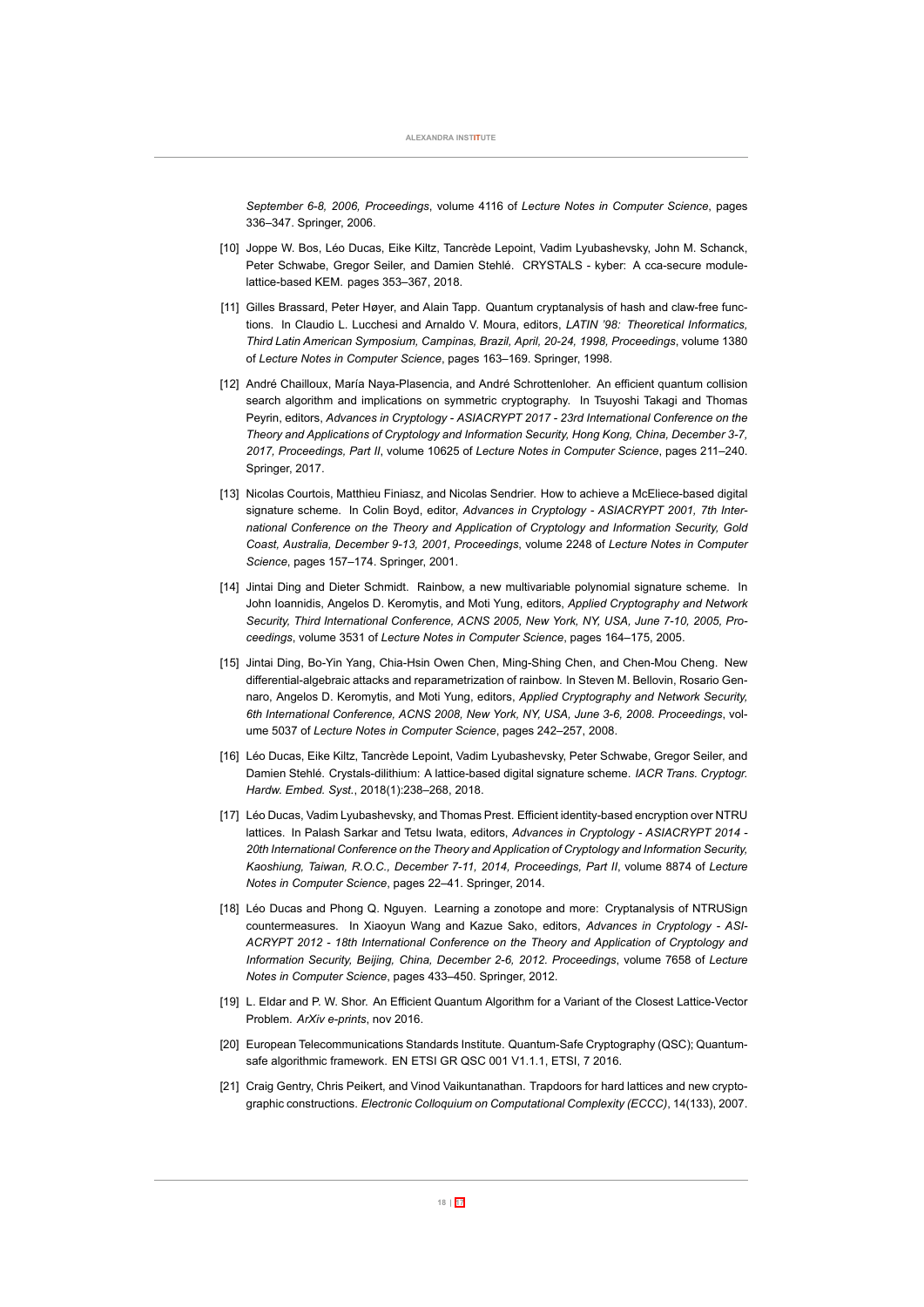- <span id="page-20-0"></span>[22] Lov K. Grover. A fast quantum mechanical algorithm for database search. In Gary L. Miller, editor, Proceedings of the Twenty-Eighth Annual ACM Symposium on the Theory of Computing, Philadel*phia, Pennsylvania, USA, May 2224, 1996*, pages 212–219. ACM, 1996.
- <span id="page-20-11"></span>[23] Tim Güneysu, Vadim Lyubashevsky, and Thomas Pöppelmann. Practical lattice-based cryptography: A signature scheme for embedded systems. In Emmanuel Prouff and Patrick Schaumont, editors, Cryptographic Hardware and Embedded Systems - CHES 2012 - 14th International Work*shop, Leuven, Belgium, September 912, 2012. Proceedings*, volume 7428 of *Lecture Notes in Computer Science*, pages 530–547. Springer, 2012.
- <span id="page-20-3"></span>[24] Qian Guo, Thomas Johansson, and Alexander Nilsson. A keyrecovery timing attack on postquantum primitives using the fujisaki-okamoto transformation and its application on frodokem. In Daniele Micciancio and Thomas Ristenpart, editors, *Advances in Cryptology CRYPTO 2020 40th Annual International Cryptology Conference, CRYPTO 2020, Santa Barbara, CA, USA, August 17 21, 2020, Proceedings, Part II*, volume 12171 of *Lecture Notes in Computer Science*, pages 359– 386. Springer, 2020.
- <span id="page-20-6"></span>[25] Wei-Lun Huang, Jiun-Peng Chen, and Bo-Yin Yang. Power analysis on NTRU prime. *IACR Trans. Cryptogr. Hardw. Embed. Syst.*, 2020(1):123–151, 2020.
- <span id="page-20-9"></span>[26] Andreas Hülsing, Lea Rausch, and Johannes Buchmann. Optimal parameters for XMSS MT. *IACR Cryptology ePrint Archive*, 2017:966, 2017.
- <span id="page-20-1"></span>[27] Marc Kaplan, Gaëtan Leurent, Anthony Leverrier, and María Naya-Plasencia. Breaking symmetric cryptosystems using quantum period finding. In Matthew Robshaw and Jonathan Katz, editors, *Advances in Cryptology CRYPTO 2016 36th Annual International Cryptology Conference, Santa Barbara, CA, USA, August 1418, 2016, Proceedings, Part II*, volume 9815 of *Lecture Notes in Computer Science*, pages 207–237. Springer, 2016.
- <span id="page-20-8"></span>[28] Aviad Kipnis, Jacques Patarin, and Louis Goubin. Unbalanced oil and vinegar signature schemes. In Jacques Stern, editor, *Advances in Cryptology EUROCRYPT '99, International Conference on the Theory and Application of Cryptographic Techniques, Prague, Czech Republic, May 26, 1999, Proceeding*, volume 1592 of *Lecture Notes in Computer Science*, pages 206–222. Springer, 1999.
- <span id="page-20-7"></span>[29] Aviad Kipnis and Adi Shamir. Cryptanalysis of the oil & vinegar signature scheme. In Hugo Krawczyk, editor, *Advances in Cryptology CRYPTO '98, 18th Annual International Cryptology* Conference, Santa Barbara, California, USA, August 23-27, 1998, Proceedings, volume 1462 of *Lecture Notes in Computer Science*, pages 257–266. Springer, 1998.
- <span id="page-20-5"></span>[30] Paul Kirchner and Pierre-Alain Fouque. Comparison between subfield and straightforward attacks on NTRU. *IACR Cryptology ePrint Archive*, 2016:717, 2016.
- <span id="page-20-4"></span>[31] Kazukuni Kobara and Hideki Imai. Semantically secure McEliece public-key cryptosystemsconversions for McEliece PKC. In Kwangjo Kim, editor, *Public Key Cryptography, 4th International Workshop on Practice and Theory in Public Key Cryptography, PKC 2001, Cheju Island, Korea, February 1315, 2001, Proceedings*, volume 1992 of *Lecture Notes in Computer Science*, pages 19–35. Springer, 2001.
- <span id="page-20-2"></span>[32] Pascal Koiran, Vincent Nesme, and Natacha Portier. A quantum lower bound for the query complexity of simon's problem. In Luís Caires, Giuseppe F. Italiano, Luís Monteiro, Catuscia Palamidessi, and Moti Yung, editors, *Automata, Languages and Programming, 32nd International Colloquium, ICALP 2005, Lisbon, Portugal, July 1115, 2005, Proceedings*, volume 3580 of *Lecture Notes in Computer Science*, pages 1287–1298. Springer, 2005.
- <span id="page-20-10"></span>[33] Adeline Langlois and Damien Stehlé. Worst-case to average-case reductions for module lattices. *Des. Codes Cryptography*, 75(3):565–599, 2015.
- <span id="page-20-12"></span>[34] Vadim Lyubashevsky. Fiat-shamir with aborts: Applications to lattice and factoring-based signatures. In Mitsuru Matsui, editor, *Advances in Cryptology ASIACRYPT 2009, 15th International Conference on the Theory and Application of Cryptology and Information Security, Tokyo, Japan, December 610, 2009. Proceedings*, volume 5912 of *Lecture Notes in Computer Science*, pages 598–616. Springer, 2009.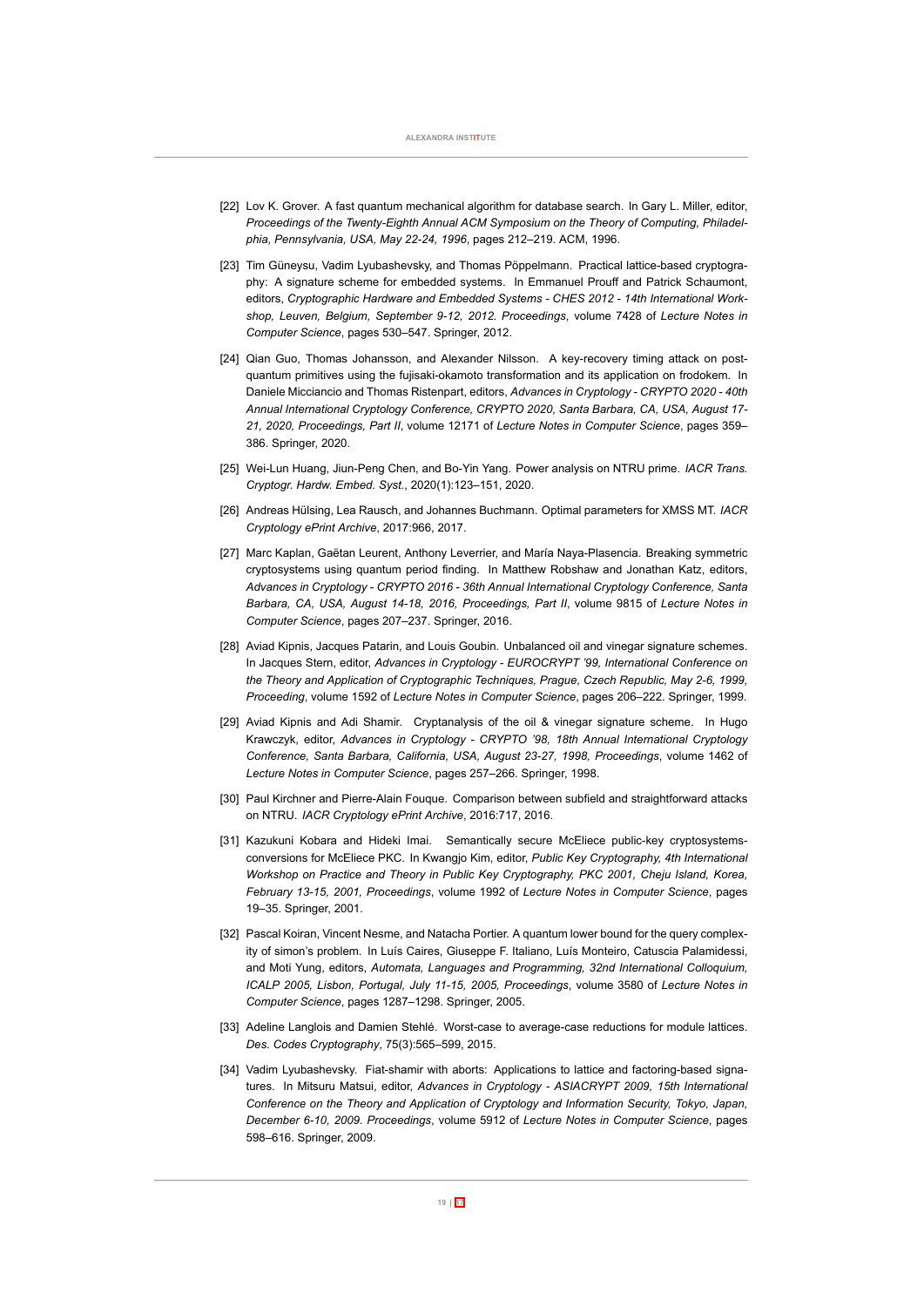- <span id="page-21-6"></span>[35] Tsutomu Matsumoto and Hideki Imai. Public quadratic polynominal-tuples for efficient signatureverification and message-encryption. In Christoph G. Günther, editor, *Advances in Cryptology* -*EUROCRYPT '88, Workshop on the Theory and Application of of Cryptographic Techniques, Davos, Switzerland, May 2527, 1988, Proceedings*, volume 330 of *Lecture Notes in Computer Science*, pages 419–453. Springer, 1988.
- <span id="page-21-12"></span>[36] Sarah McCarthy, James Howe, Neil Smyth, Séamus Brannigan, and Máire O'Neill. BEARZ attack FALCON: implementation attacks with countermeasures on the FALCON signature scheme. In Mohammad S. Obaidat and Pierangela Samarati, editors, *Proceedings of the 16th International Joint Conference on e-Business and Telecommunications, ICETE 2019 - Volume 2: SECRYPT, Prague, Czech Republic, July 2628, 2019*, pages 61–71. SciTePress, 2019.
- <span id="page-21-3"></span>[37] R. J. McEliece. A Public-Key Cryptosystem Based On Algebraic Coding Theory. *Deep Space Network Progress Report*, 44:114–116, jan 1978.
- <span id="page-21-11"></span>[38] Ralph C. Merkle. A certified digital signature. In Gilles Brassard, editor, *Advances in Cryptology CRYPTO '89, 9th Annual International Cryptology Conference, Santa Barbara, California, USA, August 2024, 1989, Proceedings*, volume 435 of *Lecture Notes in Computer Science*, pages 218– 238. Springer, 1989.
- <span id="page-21-2"></span>[39] Daniele Micciancio and Michael Walter. Gaussian sampling over the integers: Efficient, generic, constanttime. In Jonathan Katz and Hovav Shacham, editors, *Advances in Cryptology CRYPTO 2017 37th Annual International Cryptology Conference, Santa Barbara, CA, USA, August 2024, 2017, Proceedings, Part II*, volume 10402 of *Lecture Notes in Computer Science*, pages 455–485. Springer, 2017.
- <span id="page-21-5"></span>[40] Rafael Misoczki, Jean-Pierre Tillich, Nicolas Sendrier, and Paulo S. L. M. Barreto, MDPC-McEliece: New McEliece variants from moderate density parity-check codes. In *Proceedings of the 2013 IEEE* International Symposium on Information Theory, Istanbul, Turkey, July 7-12, 2013, pages 2069-2073. IEEE, 2013.
- <span id="page-21-8"></span><span id="page-21-4"></span>[41] Harald Niederreiter. Knapsack type cryptosystems and algebraic coding theory. 15, 01 1986.
- [42] Aesun Park, Kyung-Ah Shim, Namhun Koo, and Dong-Guk Han. Side-channel attacks on postquantum signature schemes based on multivariate quadratic equations rainbow and UOV . *IACR Trans. Cryptogr. Hardw. Embed. Syst.*, 2018(3):500–523, 2018.
- <span id="page-21-7"></span>[43] Jacques Patarin. Cryptanalysis of the matsumoto and imai public key scheme of eurocrypt'88. In Don Coppersmith, editor, *Advances in Cryptology CRYPTO '95, 15th Annual International Cryptology Conference, Santa Barbara, California, USA, August 2731, 1995, Proceedings*, volume 963 of *Lecture Notes in Computer Science*, pages 248–261. Springer, 1995.
- <span id="page-21-10"></span>[44] Jacques Patarin, Nicolas Courtois, and Louis Goubin. Quartz, 128-bit long digital signatures. In David Naccache, editor, *Topics in Cryptology CTRSA 2001, The Cryptographer's Track at RSA Conference 2001, San Francisco, CA, USA, April 812, 2001, Proceedings*, volume 2020 of *Lecture Notes in Computer Science*, pages 282–297. Springer, 2001.
- <span id="page-21-9"></span>[45] Albrecht Petzoldt, Ming-Shing Chen, Bo-Yin Yang, Chengdong Tao, and Jintai Ding. Design principles for hfev- based multivariate signature schemes. In Tetsu Iwata and Jung Hee Cheon, editors, *Advances in Cryptology ASIACRYPT 2015 21st International Conference on the Theory and Application of Cryptology and Information Security, Auckland, New Zealand, November 29 December 3, 2015, Proceedings, Part I*, volume 9452 of *Lecture Notes in Computer Science*, pages 311–334. Springer, 2015.
- <span id="page-21-1"></span>[46] Oded Regev. On lattices, learning with errors, random linear codes, and cryptography. In Harold N. Gabow and Ronald Fagin, editors, *Proceedings of the 37th Annual ACM Symposium on Theory of Computing, Baltimore, MD, USA, May 2224, 2005*, pages 84–93. ACM, 2005.
- <span id="page-21-0"></span>[47] Peter W. Shor. Algorithms for quantum computation: Discrete logarithms and factoring. In *35th Annual Symposium on Foundations of Computer Science, Santa Fe, New Mexico, USA, 2022 November 1994*, pages 124–134. IEEE Computer Society, 1994.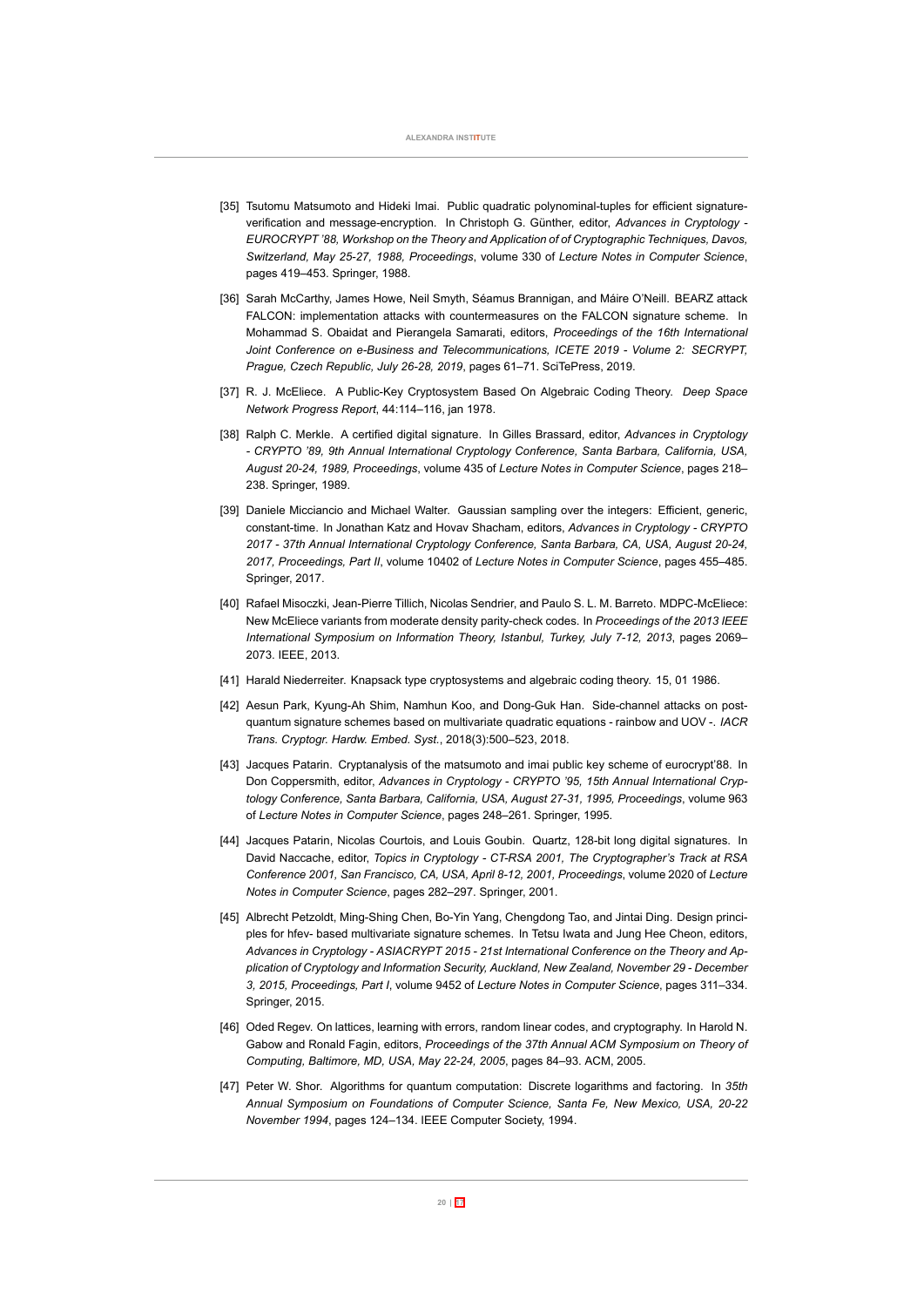**ALEXANDRA INSTITUTE**

<span id="page-22-0"></span>[48] Damien Stehlé and Ron Steinfeld. Making NTRU as secure as worst-case problems over ideal lattices. In Kenneth G. Paterson, editor, *Advances in Cryptology EUROCRYPT 2011 30th Annual International Conference on the Theory and Applications of Cryptographic Techniques, Tallinn, Estonia, May 1519, 2011. Proceedings*, volume 6632 of *Lecture Notes in Computer Science*, pages 27–47. Springer, 2011.